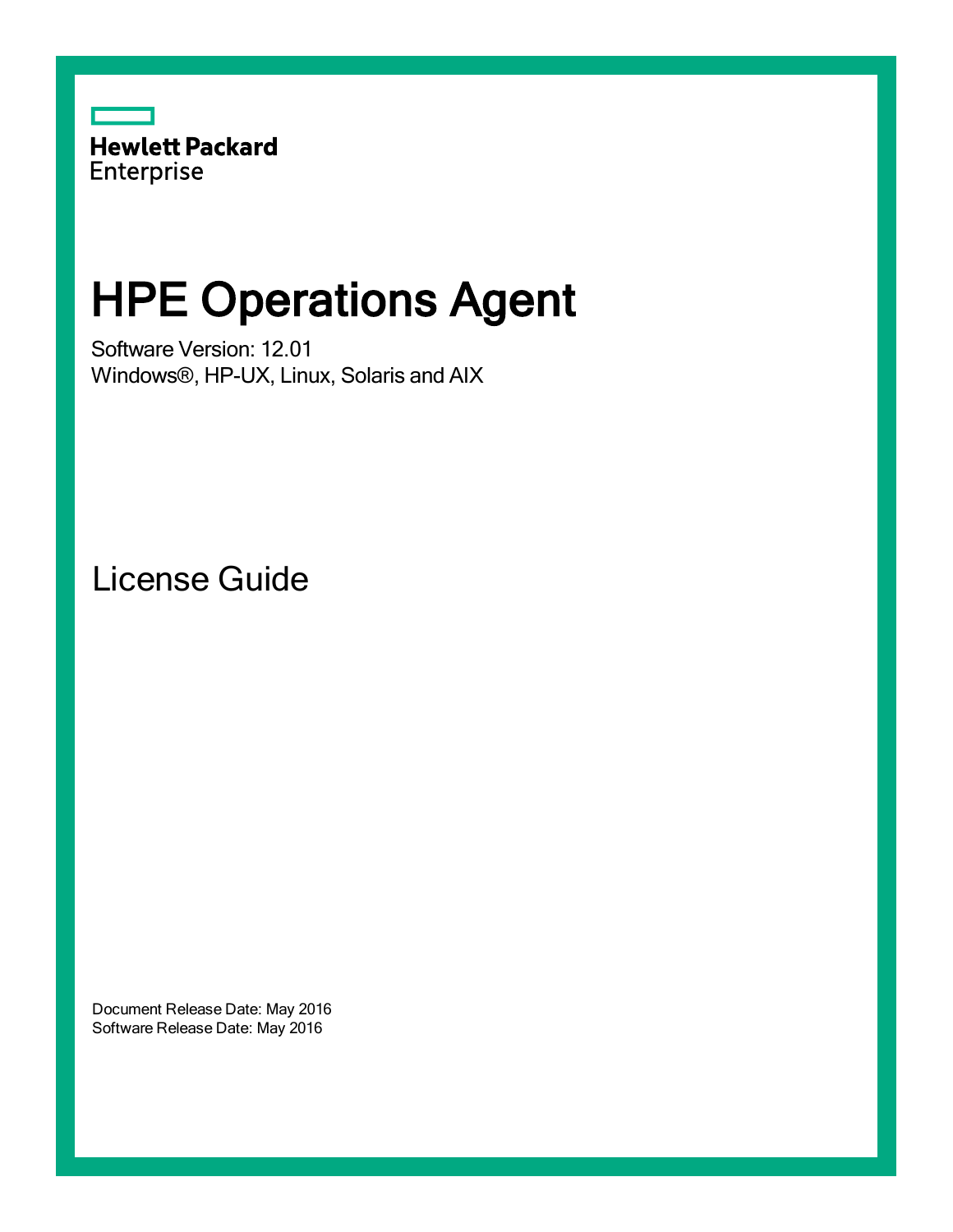### Legal Notices

#### **Warranty**

The only warranties for Hewlett Packard Enterprise Development Company, L.P products and services are set forth in the express warranty statements accompanying such products and services. Nothing herein should be construed as constituting an additional warranty. HPE shall not be liable for technical or editorial errors or omissions contained herein.

The information contained herein is subject to change without notice.

#### Restricted Rights Legend

Confidential computer software. Valid license from HPE required for possession, use or copying. Consistent with FAR 12.211 and 12.212, Commercial Computer Software, Computer Software Documentation, and Technical Data for Commercial Items are licensed to the U.S. Government under vendor's standard commercial license.

#### Copyright Notice

© Copyright 2016 Hewlett Packard Enterprise Development LP

#### Trademark Notices

Adobe ® is a trademark of Adobe Systems Incorporated.

Microsoft® and Windows® are U.S. registered trademarks of the Microsoft group of companies.

UNIX® is a registered trademark of The Open Group.

This product includes an interface of the 'zlib' general purpose compression library, which is Copyright © 1995- 2002 Jean-loup Gailly and Mark Adler.

### Documentation Updates

The title page of this document contains the following identifying information:

- Software Version number, which indicates the software version.
- Document Release Date, which changes each time the document is updated.
- <sup>l</sup> Software Release Date, which indicates the release date of this version of the software.

To check for recent updates or to verify that you are using the most recent edition of a document, go to: **https://softwaresupport.hpe.com**

This site requires that you register for an HP Passport and sign in. To register for an HP Passport ID, go to: **https://hpp12.passport.hp.com/hppcf/createuser.do**

You will also receive updated or new editions if you subscribe to the appropriate product support service. Contact your HPE sales representative for details.

### Support

Visit the HPE Software Support Online web site at: **https://softwaresupport.hpe.com**

This web site provides contact information and details about the products, services, and support that HP Software offers.

HPE Software online support provides customer self-solve capabilities. It provides a fast and efficient way to access interactive technical support tools needed to manage your business. As a valued support customer, you can benefit by using the support web site to:

- Search for knowledge documents of interest
- Submit and track support cases and enhancement requests
- Download software patches
- Manage support contracts
- Look up HPE support contacts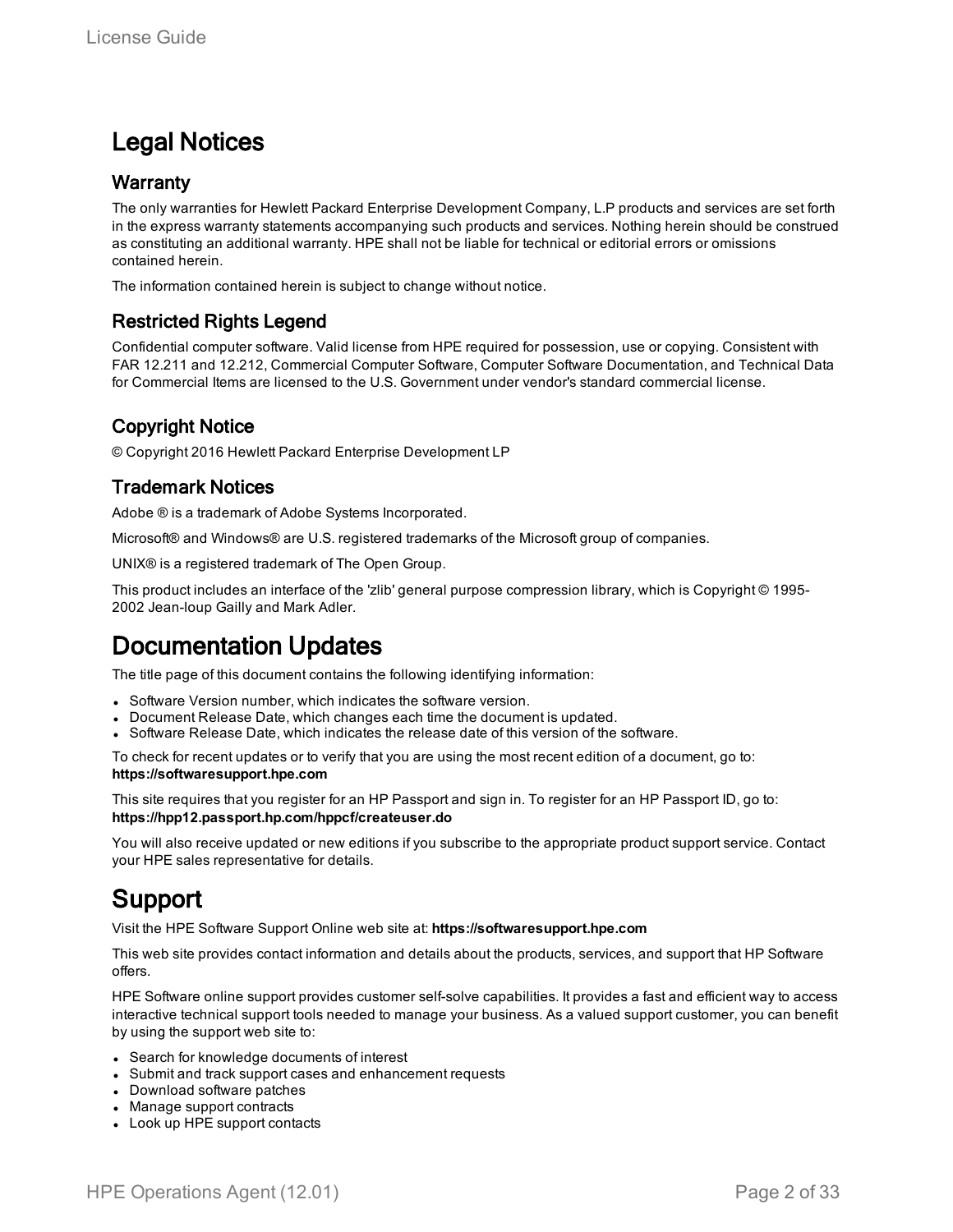- Review information about available services
- Enter into discussions with other software customers
- Research and register for software training

Most of the support areas require that you register as an HP Passport user and sign in. Many also require a support contract. To register for an HP Passport ID, go to:

#### **https://hpp12.passport.hp.com/hppcf/createuser.do**

To find more information about access levels, go to:

#### **https://softwaresupport.hpe.com/web/softwaresupport/access-levels**

**HPE Software Solutions Now** accesses the HPSW Solution and Integration Portal Web site. This site enables you to explore HP Product Solutions to meet your business needs, includes a full list of Integrations between HP Products, as well as a listing of ITIL Processes. The URL for this Web site is **http://h20230.www2.hp.com/sc/solutions/index.jsp**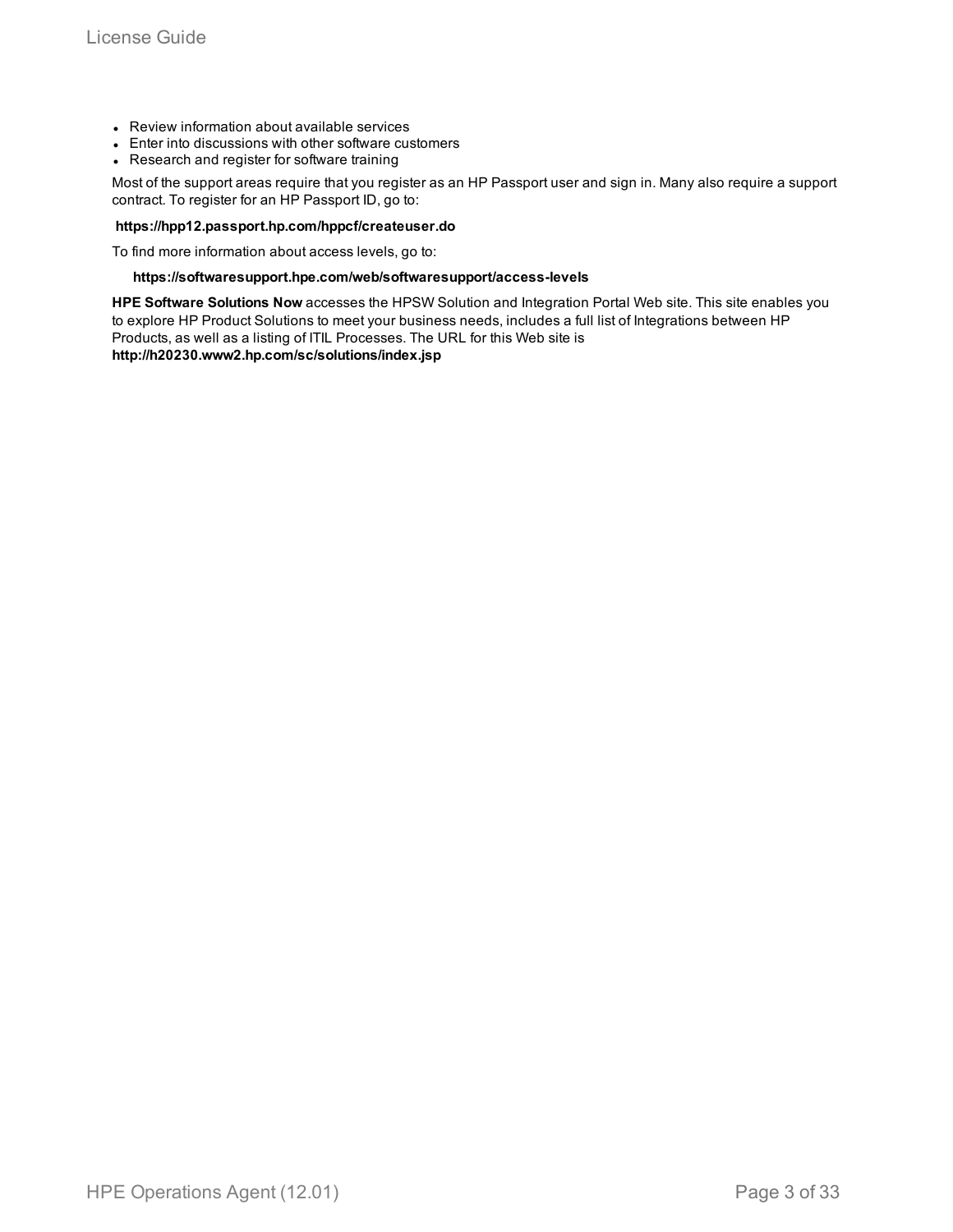# **Contents**

| Apply Licenses Using a Profile File Remotely from HPOM for Windows 17        |  |
|------------------------------------------------------------------------------|--|
| Apply Licenses Using a Profile File Remotely from HPOM for UNIX or Linux  18 |  |
|                                                                              |  |
|                                                                              |  |
|                                                                              |  |
|                                                                              |  |
|                                                                              |  |
|                                                                              |  |
|                                                                              |  |
|                                                                              |  |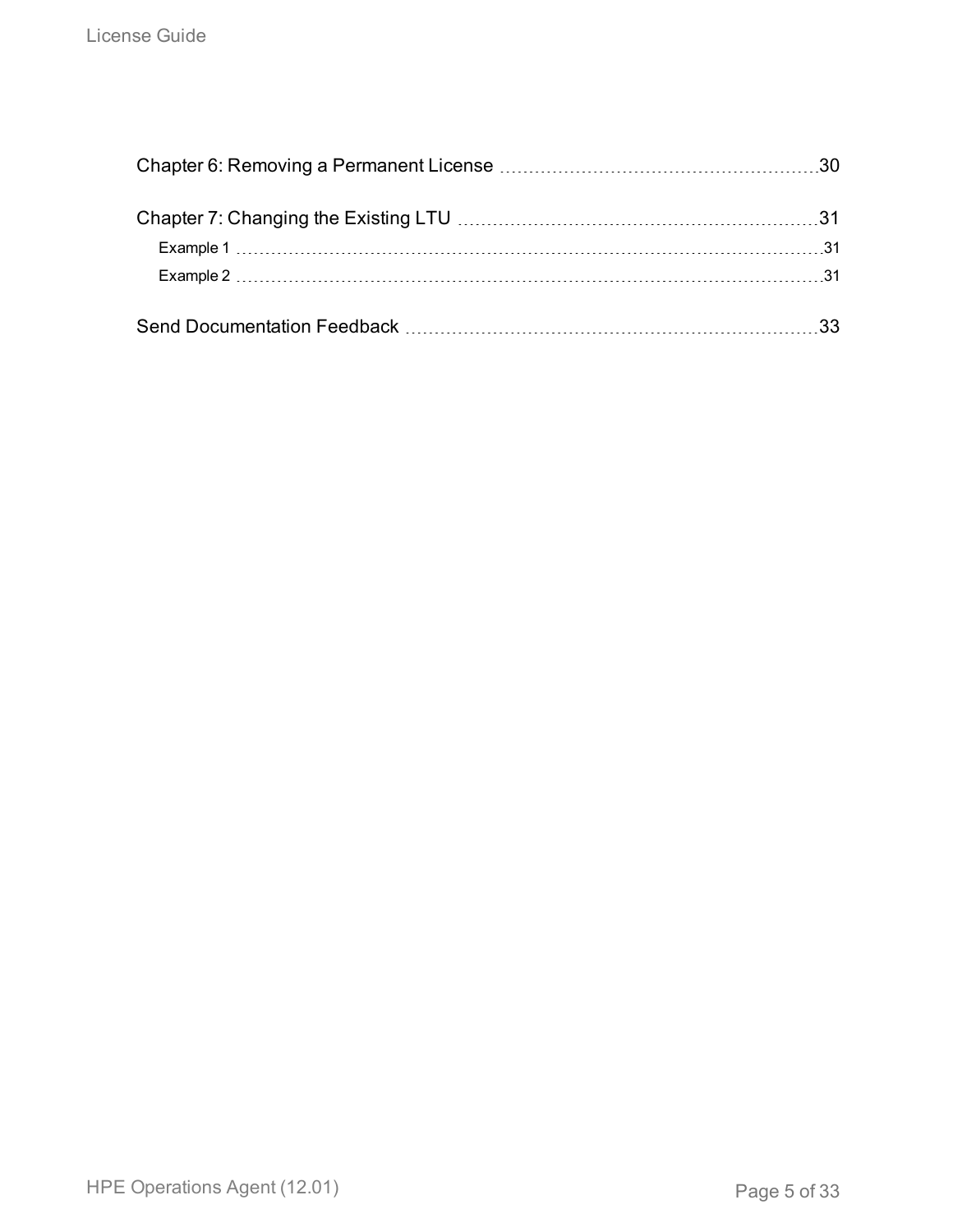# <span id="page-5-0"></span>Chapter 1: Introduction

Based on the type of installation, you can use the HPE Operations Agent with one of the following types of licenses:

- Evaluation License
- Extended License
- Permanent License

The oalicense utility helps you enable a license. In addition, you can migrate from one type of license to another with the help of the oalicense utility.

## <span id="page-5-1"></span>Evaluation License

If you install the product on a standalone node, you can use the HPE Operations Agent only after you set the license on the node. The default license is set to None. The evaluation license enables all the modules and components of the HPE Operations Agent for 60 days. After 60 days, the evaluation license expires and disables the product. To continue using the product, apply for a permanent license or an extension of the evaluation license.

### <span id="page-5-2"></span>Extended License

You can use the HPE Operations Agent in the evaluation mode for a longer period by extending the validity period of the evaluation license. After extending the evaluation license, you can use the features provided with the LTU for 60 more days. You cannot extend an evaluation license more than twice. When you try to extend an evaluation license for third time, an error message appears indicating that the license has reached its maximum extension limit.

### <span id="page-5-3"></span>Permanent License

The HP Operations Agent permanent license does not expire after any specific duration. Based on your requirement, this license enables you to choose from the available **Licenses to Use (LTUs)**.

The HPE Operations Agent 12.01 provides you with the real-time diagnostic and monitoring capabilities with the following add-in modules: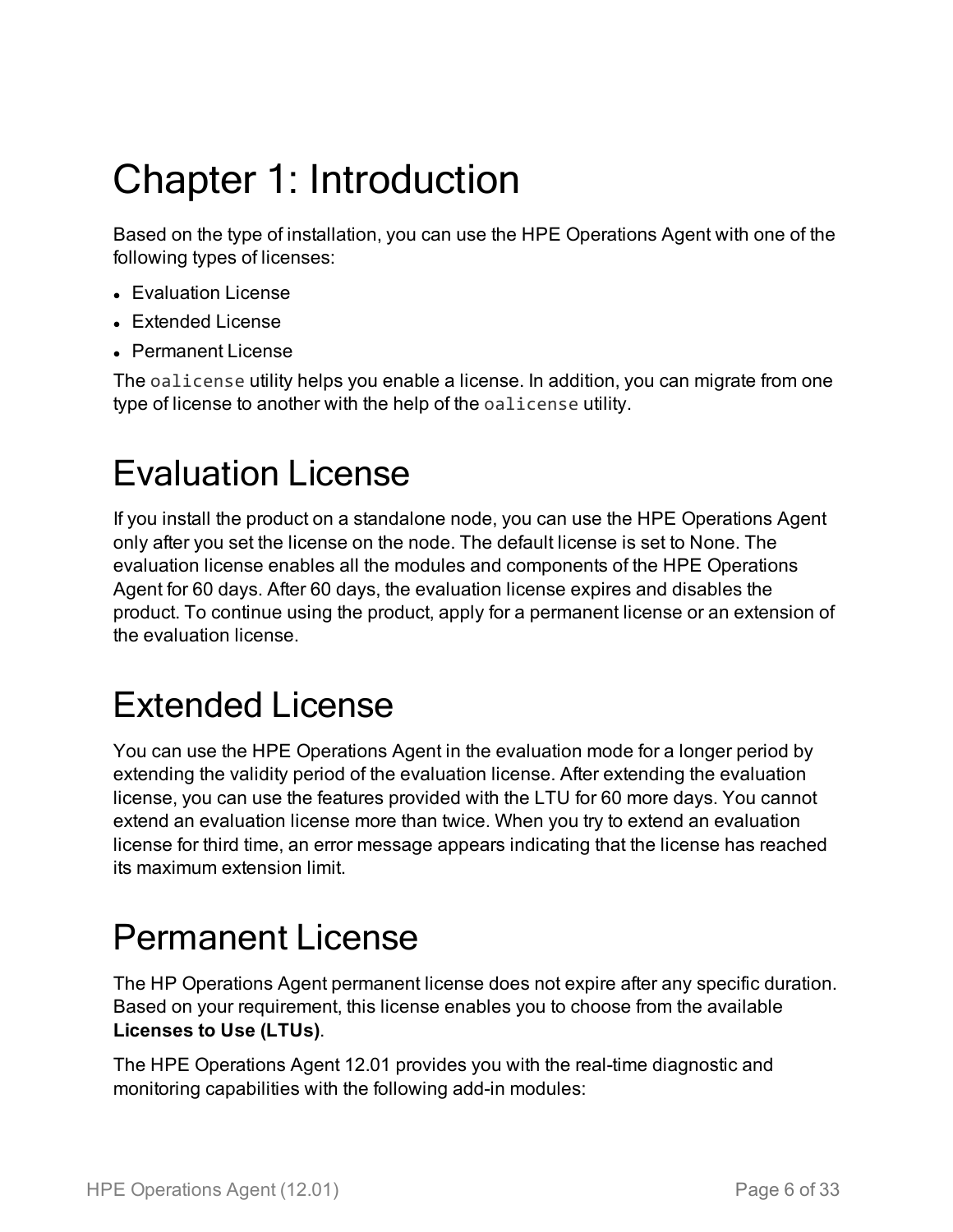- Real-Time Metric Access (RTMA)-enables you to access system performance metrics on a real-time basis. You can monitor the real-time performance metrics of remote machines by using the cpsh utility, which is presented by the RTMA component.
- Real-Time Measurement (RTM)-enables you to monitor the real-time system performance metrics from the rich interface provided by the Diagnostic View tab of HP Performance Manager 9.00. RTM capabilities are provided through hpsensor.
- GlancePlus Software-enables you to monitor your system's performance in real time, with the help of graphical and tabular representation of data.

You can use all or a combination of the above modules with different LTUs. For more information about LTUs, see LTUs for the HPE [Operations](#page-8-0) Agent 12.01.

## <span id="page-6-0"></span>What's New in HPE Operations Agent 12.01

The new licensing policy for different scenarios is listed in the following table.

| <b>Scenarios</b>                                                                         | <b>Evaluation License</b>                                                                                                                     | <b>Permanent License</b>                                                                                                                                                        | <b>Components</b><br>that will work                                   |
|------------------------------------------------------------------------------------------|-----------------------------------------------------------------------------------------------------------------------------------------------|---------------------------------------------------------------------------------------------------------------------------------------------------------------------------------|-----------------------------------------------------------------------|
| Installing HPE<br>Operations<br>Agent on a<br>standalone node.                           | • None (default)<br>• Based on your<br>requirement, set the<br>license in the profile<br>file. The respective<br>LTU is set to<br>evaluation. | • None (default).<br>• Based on your<br>requirement, set the<br>license in the profile<br>file. The respective<br>LTU is set to<br>permanent.                                   | See<br>"Comparison<br><b>Matrix for</b><br>LTUs" on<br>page 14        |
| Installing HPE<br>Operations<br>Agent remotely<br>on a node from<br><b>HPOM</b> console. | • None (default).<br>Based on your<br>requirement, set the<br>license in the profile<br>file. The respective<br>LTU is set to<br>evaluation.  | • HP Operations OS<br>Inst Adv SW LTU<br>(default).<br>• Based on your<br>requirement, set the<br>license in the profile<br>file. The respective<br>LTU is set to<br>permanent. | See<br>"Comparison<br><b>Matrix for</b><br><b>LTUs" on</b><br>page 14 |
| Upgrading to<br><b>HPE Operations</b><br>Agent 12.01 from<br>11.xx version on            | $\bullet$ The existing<br>evaluation licenses<br>will work after<br>installing 12.01                                                          | • The existing<br>permanent licenses<br>will work after<br>installing 12.01                                                                                                     | See<br>"Comparison<br><b>Matrix for</b><br><b>LTUs" on</b>            |

#### **Table 1: New Licensing Behavior**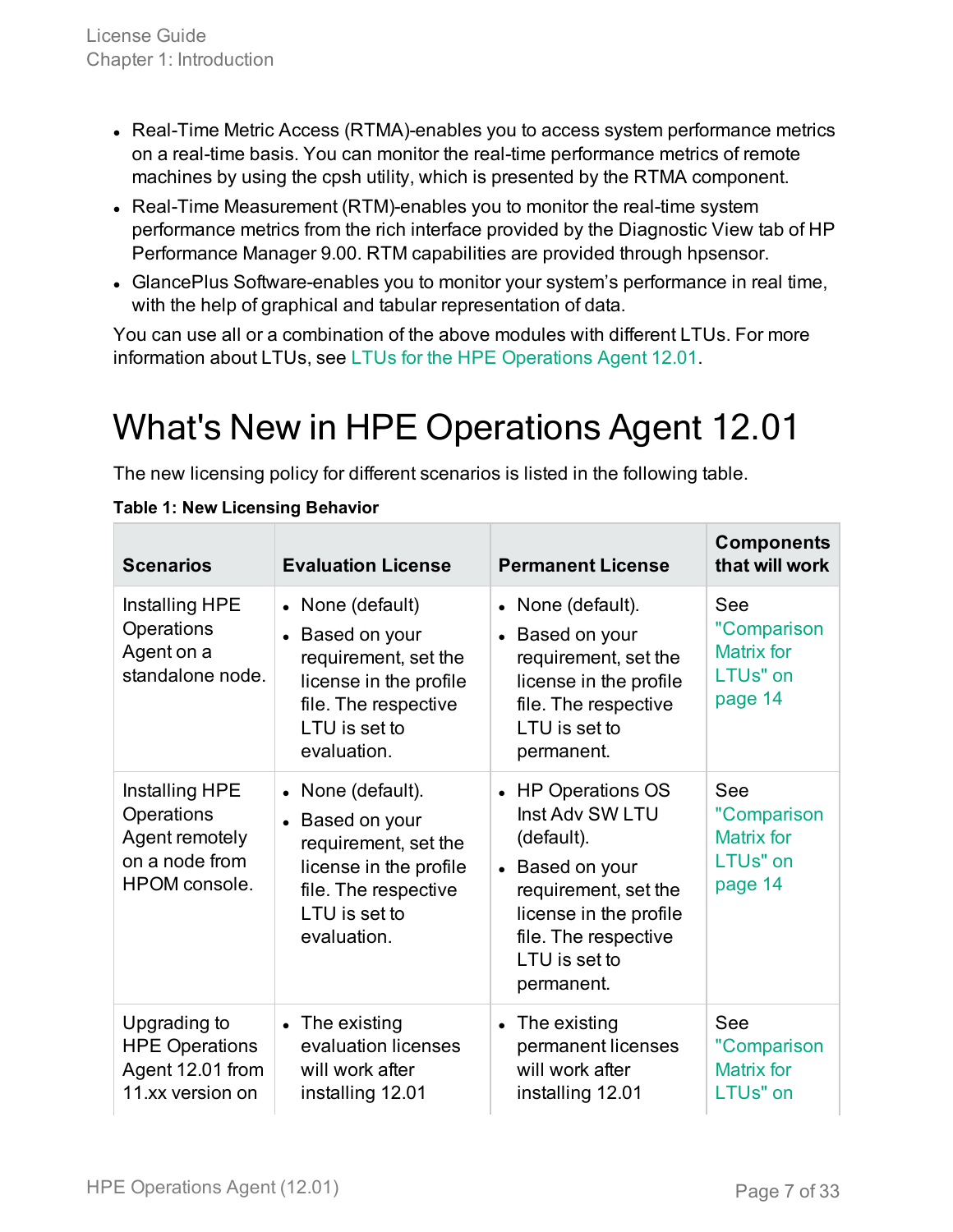| <b>Scenarios</b> | <b>Evaluation License</b>                                                                                                             | <b>Permanent License</b>                                                                                                            | <b>Components</b><br>that will work |
|------------------|---------------------------------------------------------------------------------------------------------------------------------------|-------------------------------------------------------------------------------------------------------------------------------------|-------------------------------------|
| a node.          | version.<br>• Based on your<br>requirement, set the<br>license in the profile<br>file. The respective<br>LTU is set to<br>evaluation. | version.<br>• Based on your<br>requirement, set the<br>license in the profile<br>file. The respective<br>LTU is set to<br>permanent | page 14                             |

#### **Table 1: New Licensing Behavior, continued**

### <span id="page-7-0"></span>Setting an Evaluation or Permanent License

You can set the an evaluation or a permanent license in the following ways:

<sup>l</sup> **Apply from a standalone node or management server**: In this method, you manually enable a permanent license on the node by using the oalicense command for each LTU separately.

After you install HPE Operations Agent 12.01 on a standalone node, the default settings for the license is set to **None**. Only after you apply the licenses, the Operations Monitoring Component and the Performance Collection Component will start working. The basic HPE Operations Agent processes will work on the node even if the licenses are not set. In an environment where HPOM is not present, the HPE Operations Agent installation on a standalone server enables only the basic HPE Operations Agent processes.

A remote installation using the HPOM console enables a permanent license on the node.

For more information, see Applying an Evaluation or [Permanent](#page-19-0) License.

<sup>l</sup> **Using a profile file**: In this method, you can enable a permanent or an evaluation license from the available list of LTUs from a profile file. The LTUs are specified in the text file or the configuration file before you start installing the HPE Operations Agent. For more information, see Applying an Evaluation or [Permanent](#page-15-0) License using a [Profile](#page-15-0) File.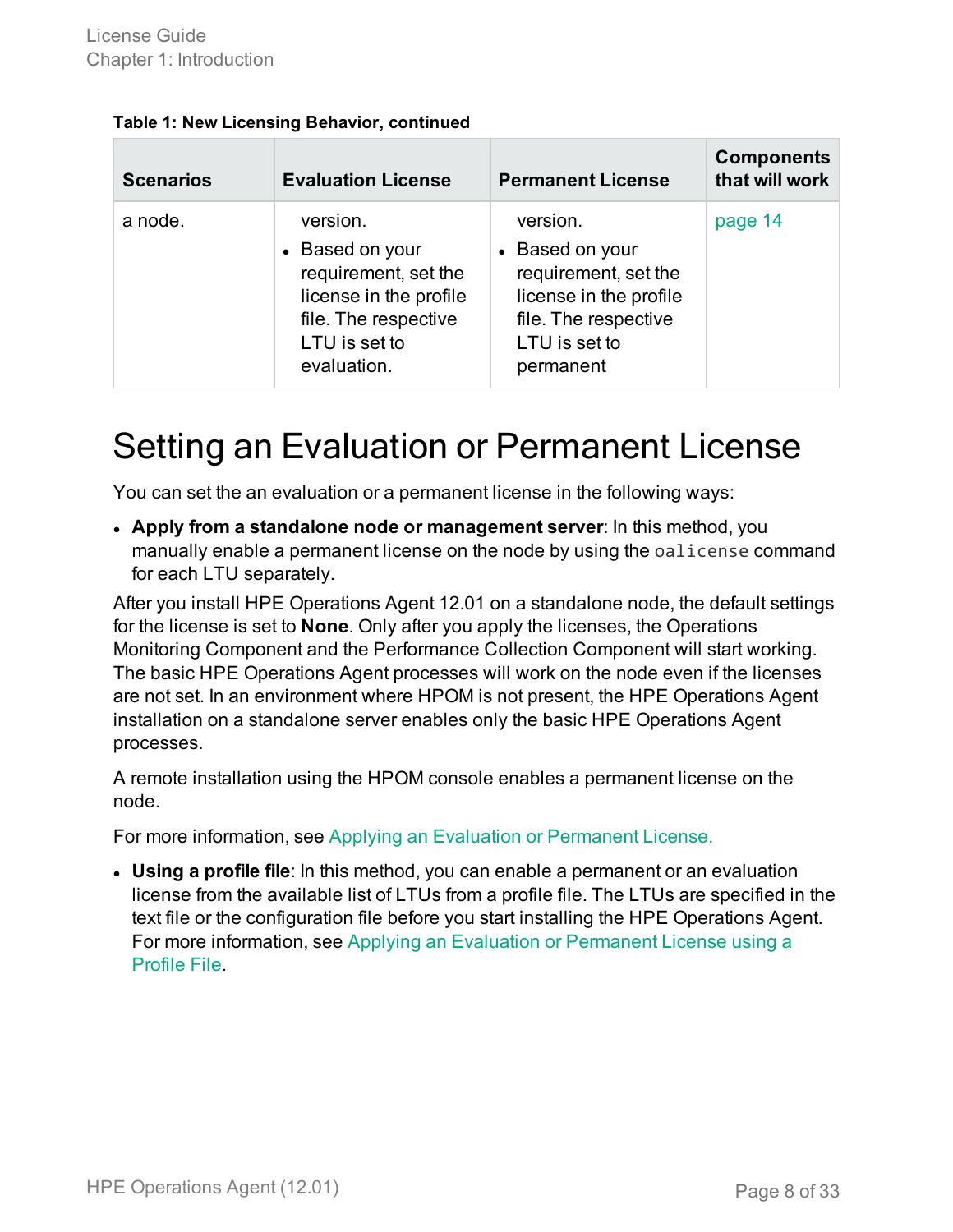# <span id="page-8-0"></span>Chapter 2: LTUs for the HPE Operations Agent 12.01

You can apply one of the following **licenses to use** (**LTUs**) for the HPE Operations Agent product:

- HP [Operations](#page-8-1) OS Inst Adv SW LTU
- HP Operations OS Inst [Performance](#page-9-0) LTU
- HP Ops OS Inst to [Realtime](#page-9-1) Inst LTU
- HP Ops OS Inst Perf to OS Inst Adv [LTU](#page-11-0)
- <sup>l</sup> Glance [Software](#page-11-1) LTU
- <span id="page-8-1"></span>**.** Glance Pak [Software](#page-12-0) LTU

### HP Operations OS Inst Adv SW LTU

This LTU enables you to use all the components of the HPE Operations Agent except the following components: RTM, RTMA, and GlancePlus.



**Figure 1: Components Enabled with the HP Operations OS Inst Adv SW LTU**

#### **Additional Versions**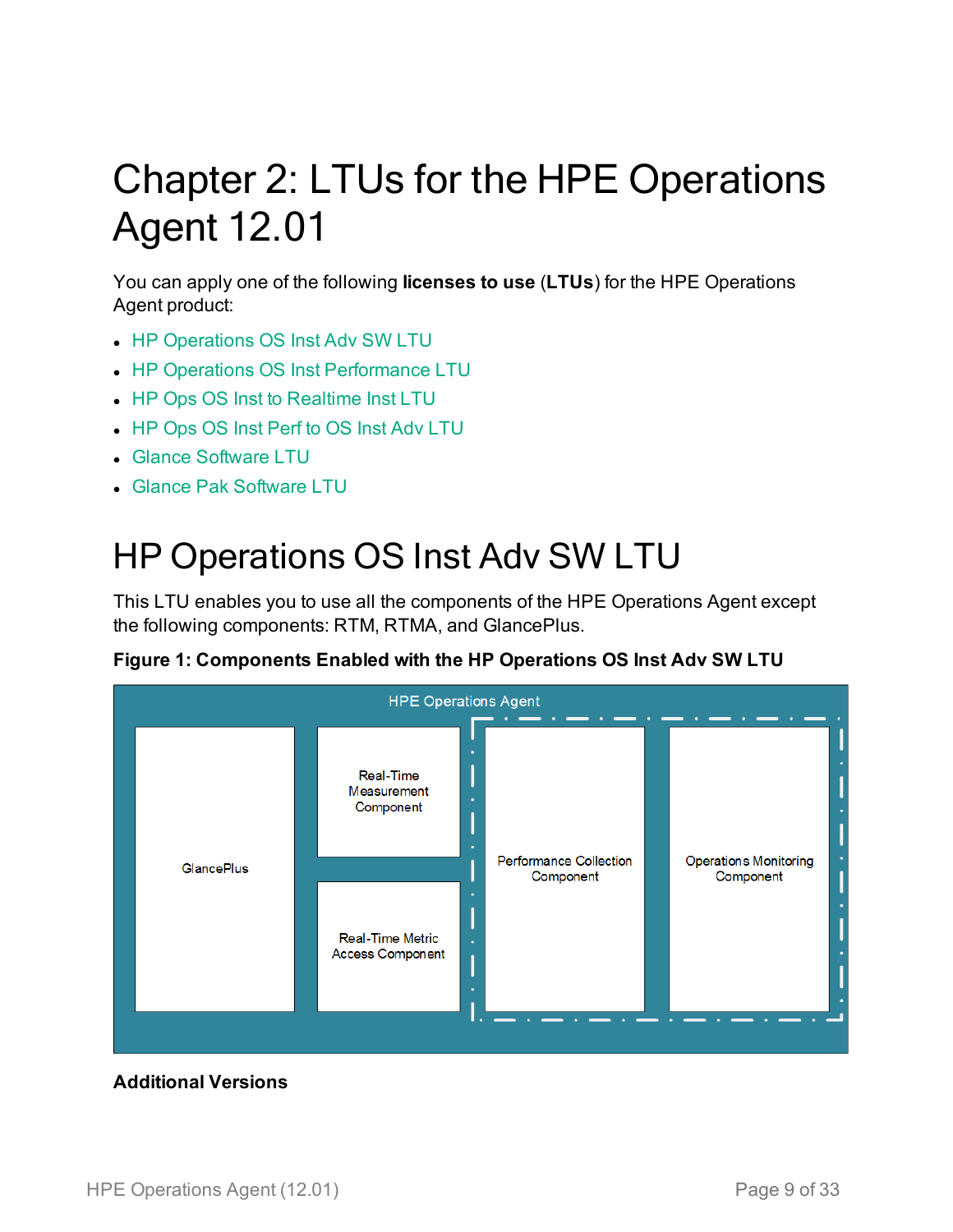The HP Operations OS Inst Adv SW LTU is available in the following additional versions:

- <sup>l</sup> **HP Operations OS Inst Adv NP FO SW LTU**: If you want to monitor systems that are running in a failover cluster setup, you must install the HPE Operations Agent on all the nodes in the cluster. You can use the HP Operations OS Inst Adv NP FO SW LTU on nodes in the cluster that are not active. This LTU can be used only in the permanent mode; you cannot use this LTU for evaluation.
- <sup>l</sup> **HP Operations OS Inst Adv NP DV SW LTU**: If you want to install the HPE Operations Agent on test systems (for the planning and evaluation purpose), use the HP Operations OS Inst Adv NP DV SW LTU. This LTU can be used only in the permanent mode; you cannot use this LTU for evaluation.

## <span id="page-9-0"></span>HP Operations OS Inst Performance LTU

This LTU enables you to use only the Performance Collection Component of the HPE Operations Agent. This LTU enables you to monitor the performance of a standalone system.



#### **Figure 2: Components Enabled by the HP Operations OS Inst Performance LTU**

## <span id="page-9-1"></span>HP Ops OS Inst to Realtime Inst LTU

This LTU enables you to use all the features of the HPE Operations Agent with the RTM and RTMA components, but does not include the GlancePlus software. After applying this LTU, you can integrate the HPE Operations Agent 12.01 with HP Performance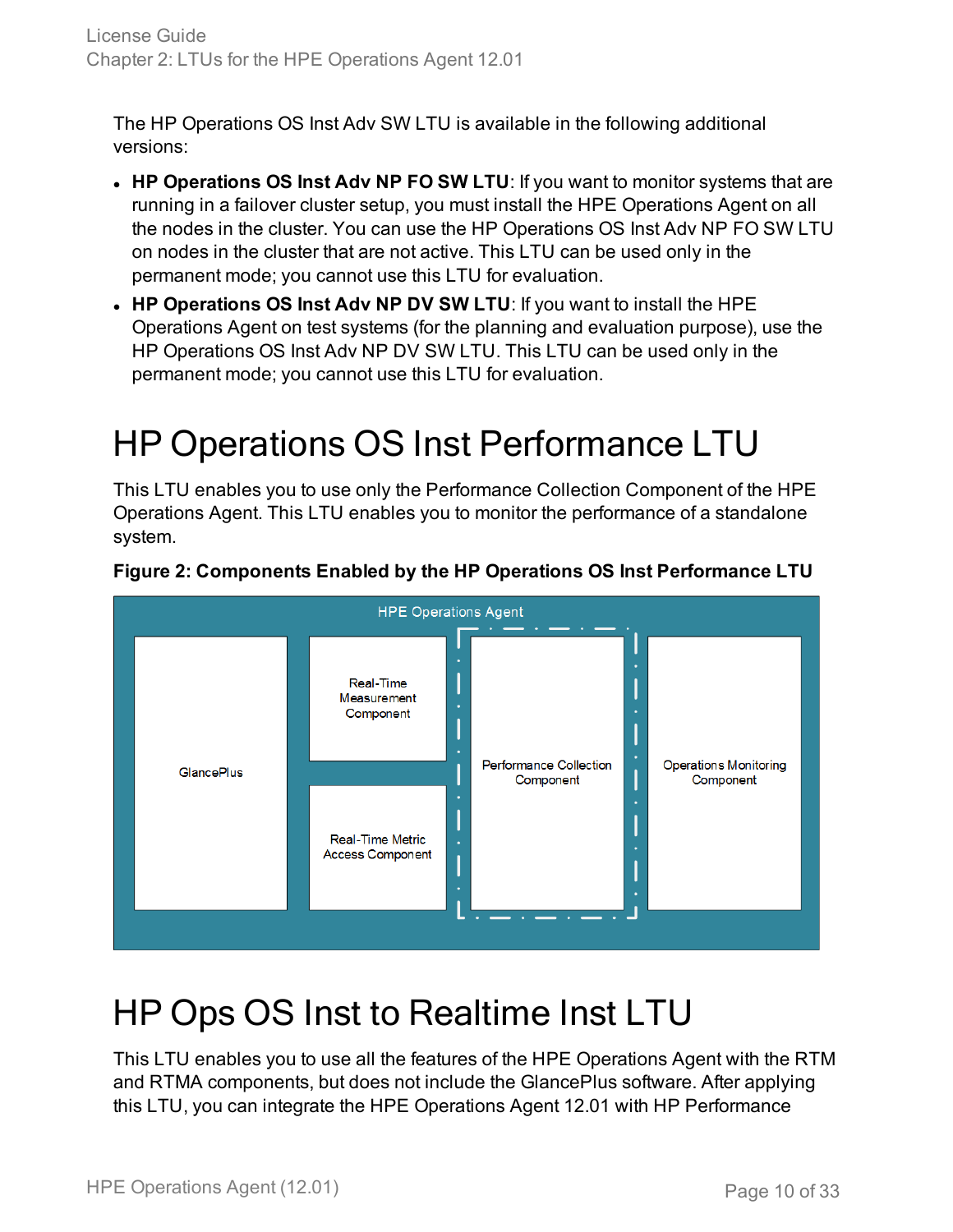Manager 9.00 and view the real-time system data collected by the HPE Operations Agent from multiple nodes in the Diagnostic View tab of HP Performance Manager 9.00. In addition, you can use the cpsh utility to view the real-time system data collected by the HPE Operations Agent from different nodes.

Before you apply this LTU, make sure that the HP Operations OS Inst Adv SW LTU is already applied on the node.

Figure 3 highlights the components enabled by the HP Ops OS Inst to Realtime Inst LTU.



**Figure 3: Components Enabled by the HP Ops OS Inst to Realtime Inst LTU**

#### **Additional Versions**

The HP Ops OS Inst to Realtime Inst LTU is available in the following additional versions:

- <sup>l</sup> **HP Ops OS Inst to Realtime Inst NP FO LTU**: If you want to monitor systems that are running in a failover cluster setup, you must install the HPE Operations Agent on all the nodes in the cluster. You can use the HP Ops OS Inst to Realtime Inst NP FO LTU on nodes in the cluster that are not active. This LTU can be used only in the permanent mode; you cannot use this LTU for evaluation.
- <sup>l</sup> **HP Ops OS Inst to Realtime Inst NP DV LTU**: If you want to install the HPE Operations Agent on test systems (for the planning and evaluation purpose), use the HP Ops OS Inst to Realtime Inst NP DV LTU. This LTU can be used only in the permanent mode; you cannot use this LTU for evaluation.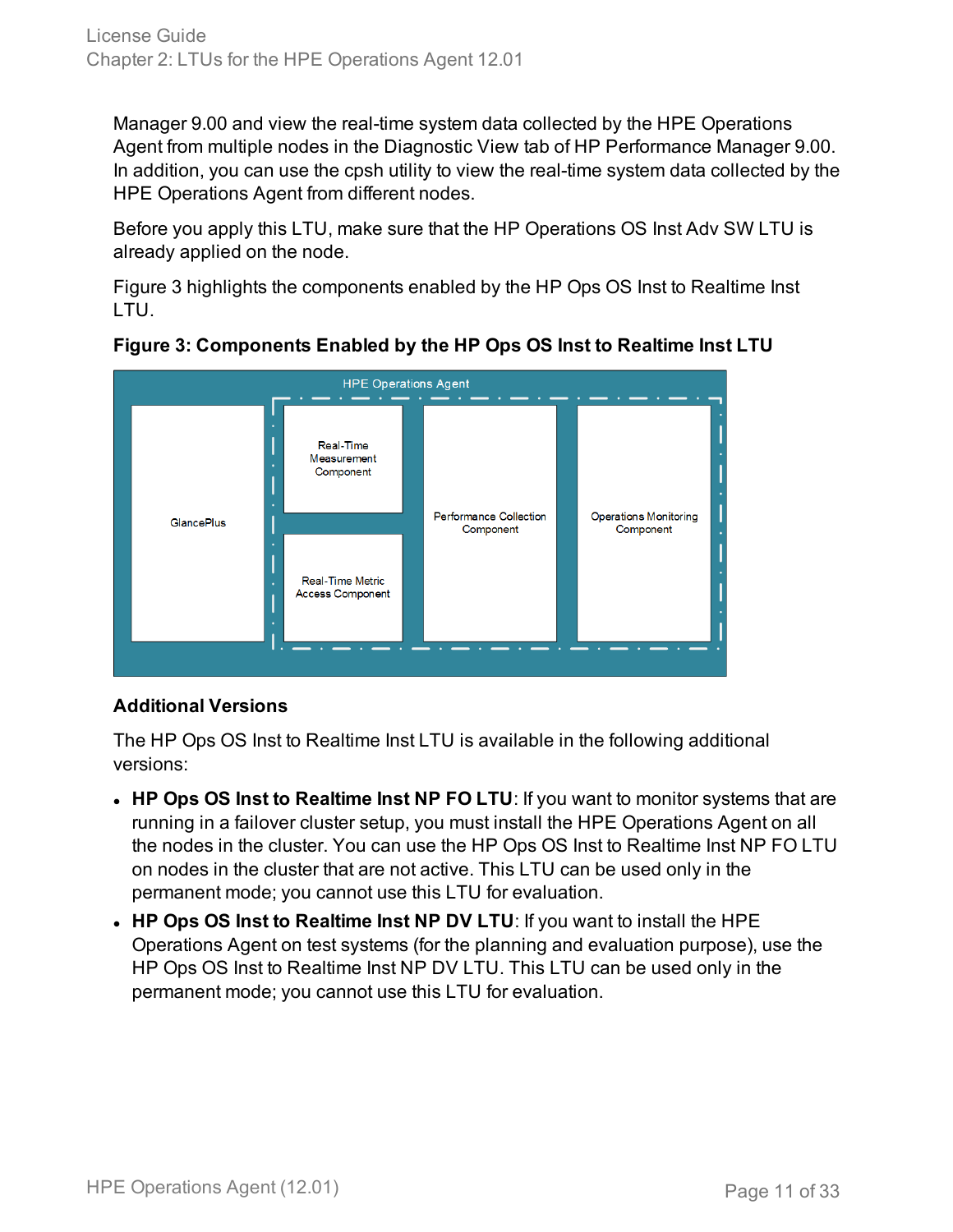### <span id="page-11-0"></span>HP Ops OS Inst Perf to OS Inst Adv LTU

This LTU enables you to upgrade the existing HP Operations OS Inst Performance LTU on a standalone server to HP Operations OS Inst Adv SW LTU, to use the features of the HPE Operations Agent except the following components: RTM, RTMA, and GlancePlus. This LTU can be used only in the permanent mode; you cannot use this LTU for evaluation.

#### **Additional Versions**

The HP Ops OS Inst Perf to OS Inst Adv LTU is available in the following additional versions:

- <sup>l</sup> **HP Perf to OS Inst Adv Upg Software NP FO SW LTU**: If you want to monitor systems that are running in a failover cluster setup, you must install the HPE Operations Agent on all the nodes in the cluster. You can use the HP Perf to OS Inst Adv Upg Software NP FO SW LTU on nodes in the cluster that are not active. This LTU can be used only in the permanent mode; you cannot use this LTU for evaluation.
- <sup>l</sup> **HP Perf to OS Inst Adv Upg Software NP DV SW LTU**: If you want to install the HPE Operations Agent on test systems (for the planning and evaluation purpose), use the HP Perf to OS Inst Adv Upg Software NP DV SW LTU. This LTU can be used only in the permanent mode; you cannot use this LTU for evaluation.

### <span id="page-11-1"></span>Glance Software LTU

**Note:** Because the GlancePlus software is supported only on UNIX/Linux platforms, you can apply this LTU only on UNIX/Linux nodes.

This LTU enables only the GlancePlus software and the RTMA component on the node. If you enable only this LTU on a node, you can use only the GlancePlus software with the RTMA component on the node. With this LTU, you can use the cpsh utility to view the real-time system data collected by the HPE Operations Agent from different nodes. You cannot use other standard features offered by the HPE Operations Agent.

#### **Figure 4: Components Enabled by the Glance Software LTU**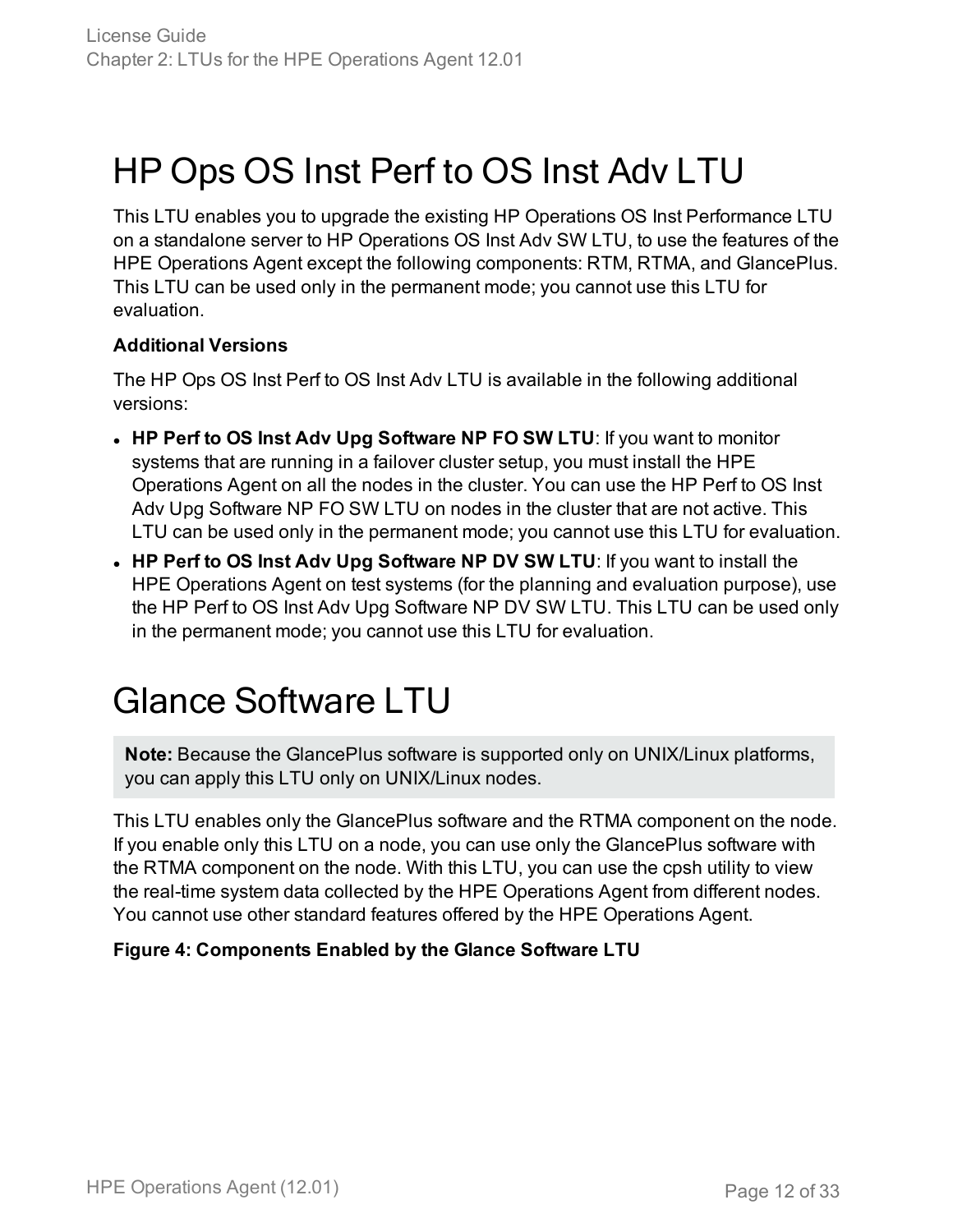

### <span id="page-12-0"></span>Glance Pak Software LTU

**Note:** Because the GlancePlus software is supported only on UNIX/Linux platforms, you can apply this LTU only on UNIX/Linux nodes.

This LTU enables you to use only the Performance Collection Component component of the HPE Operations Agent along with the GlancePlus software and the RTMA component. With this LTU, you can use the cpsh utility to view the real-time system data collected by the HPE Operations Agent from different nodes.



**Figure 5: Components Enabled by the Glance Pak Software LTU**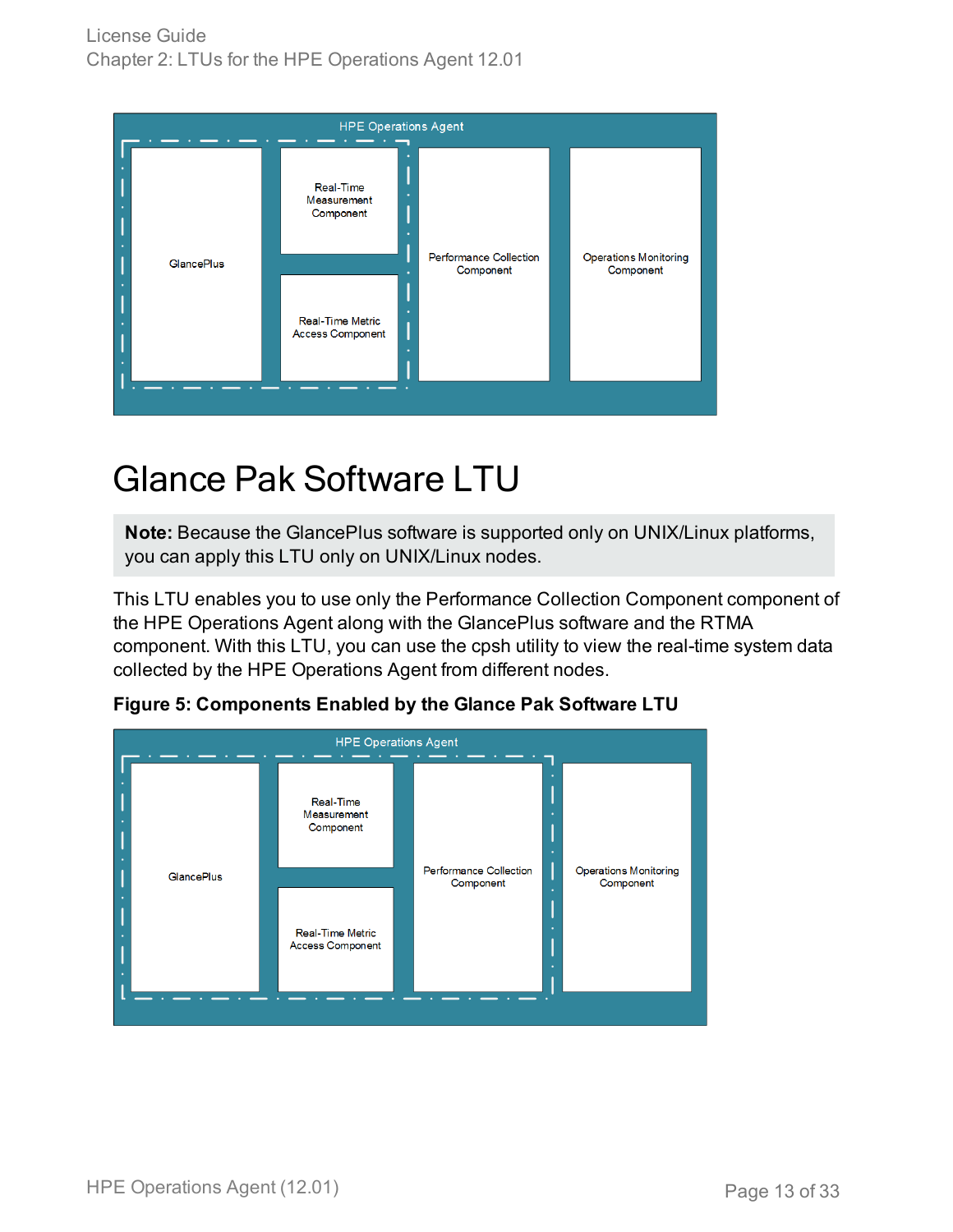## <span id="page-13-0"></span>Availability of Add-in Modules with Different LTUs

The evaluation license enables the HPE Operations Agent with the RTM and RTMA components and the GlancePlus software on the node. However, if you do not apply a permanent license within 60 days after installation (or extend the evaluation license), the HPE Operations Agent (with RTM, RTMA, and GlancePlus) will be rendered ineffective. You can make a selection from six different LTUs. You can enable the HPE Operations Agent with a combination of the add-in modules (RTM, RTMA, or GlancePlus) on the node by using one of these LTUs.

Table 2 lists the availability of the add-in modules for different LTUs for the HPE Operations Agent.

| <b>LTU</b>                               | <b>GlancePlus Software</b> | <b>RTM</b> | <b>RTMA</b> |
|------------------------------------------|----------------------------|------------|-------------|
| HP Operations OS Inst Adv SW LTU         | No.                        | No.        | <b>No</b>   |
| a) HP Operations OS Inst Performance LTU | <b>No</b>                  | <b>No</b>  | <b>No</b>   |
| HP Ops OS Inst Perf to OS Inst Adv LTU   | <b>No</b>                  | <b>No</b>  | <b>No</b>   |
| HP Ops OS Inst to Realtime Inst LTU      | <b>No</b>                  | Yes        | Yes         |
| b) Glance Pak Software LTU               | Yes                        | Yes        | Yes         |
| c) Glance Software LTU                   | Yes                        | Yes        | Yes         |

#### **Table 2: Add-in Modules with Different LTUs**

a) If you enable only the HP Operations OS Inst Performance LTU, you cannot use any standard feature of the HPE Operations Agent other than the Performance Collection Component.

b) If you enable only the Glance Pak Software LTU, you cannot use any standard feature of the HPE Operations Agent other than the Performance Collection Component, GlancePlus software, the RTM component and the RTMA component.

c) If you enable only the Glance Software LTU, you cannot use any standard feature of the HPE Operations Agent other than the GlancePlus software, the RTM component and the RTMA component.

## <span id="page-13-1"></span>Comparison Matrix for LTUs

Table 3 lists the HPE Operations Agent components presented by different LTUs.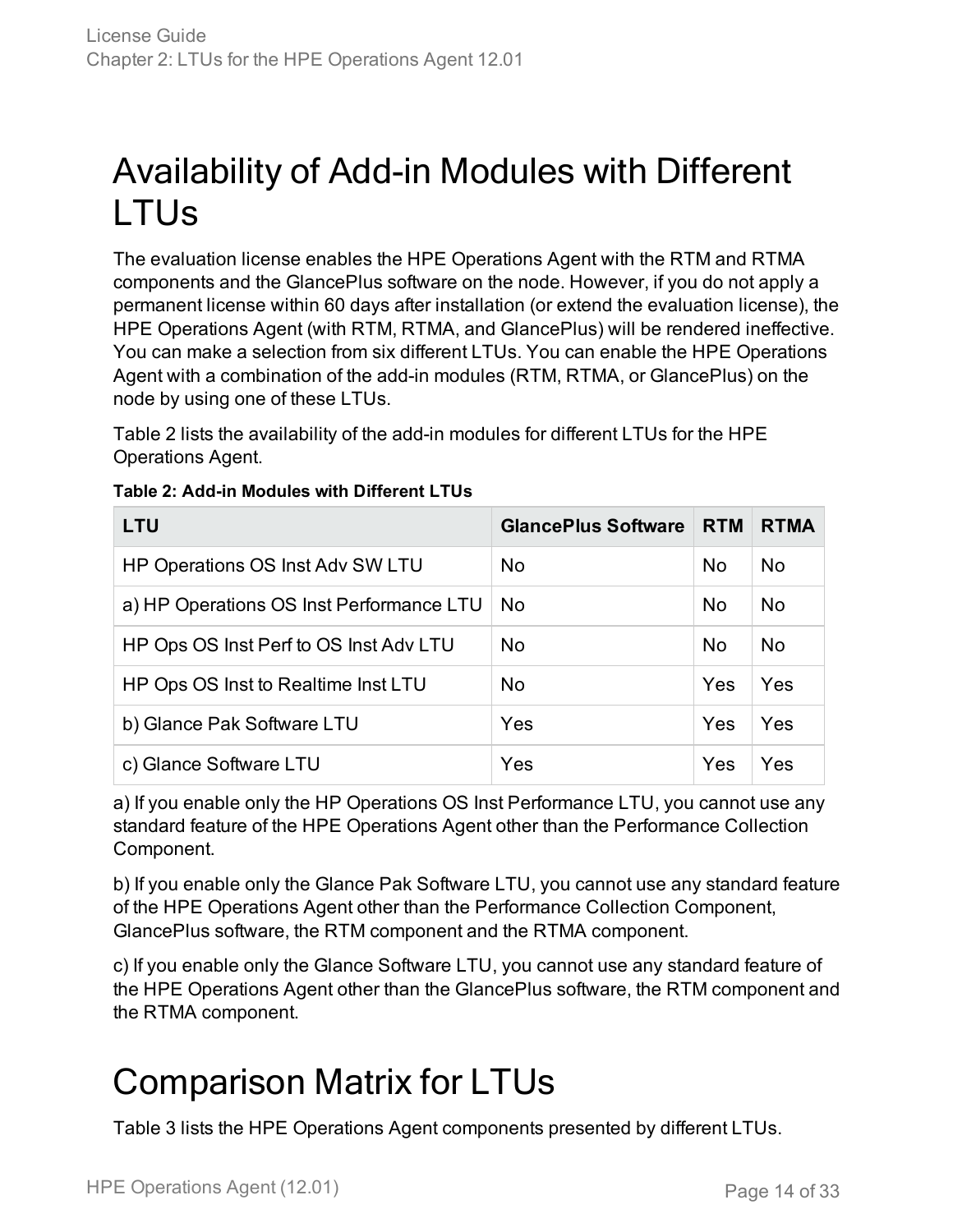### **Table 3: LTU Comparison Matrix**

| <b>LTU vs. Components</b>                                   | <b>Operations</b><br><b>Monitoring</b><br>Component | <b>Performance</b><br><b>Collection</b><br>Component | <b>RTM</b> | <b>RTMA</b> | <b>Glance</b><br><b>Plus</b> |
|-------------------------------------------------------------|-----------------------------------------------------|------------------------------------------------------|------------|-------------|------------------------------|
| <b>HP Operations OS Inst Adv</b><br><b>SWLTU</b>            | Yes                                                 | Yes                                                  | X          | X           | X                            |
| HP Ops OS Inst to Realtime<br>Inst LTU                      | Yes                                                 | Yes                                                  | Yes        | Yes         | X                            |
| <b>HP Operations OS Inst</b><br>Performance LTU             | X                                                   | Yes                                                  | X          | X           | X                            |
| HP Ops OS Inst Perf to OS<br>Inst Adv LTU                   | <b>Yes</b>                                          | Yes                                                  | X          | X           | X                            |
| On UNIX/Linux nodes<br>only. Glance Software LTU            | X                                                   | X                                                    | Yes        | Yes         | Yes                          |
| On UNIX/Linux nodes only.<br><b>Glance Pak Software LTU</b> | X                                                   | Yes                                                  | Yes        | Yes         | Yes                          |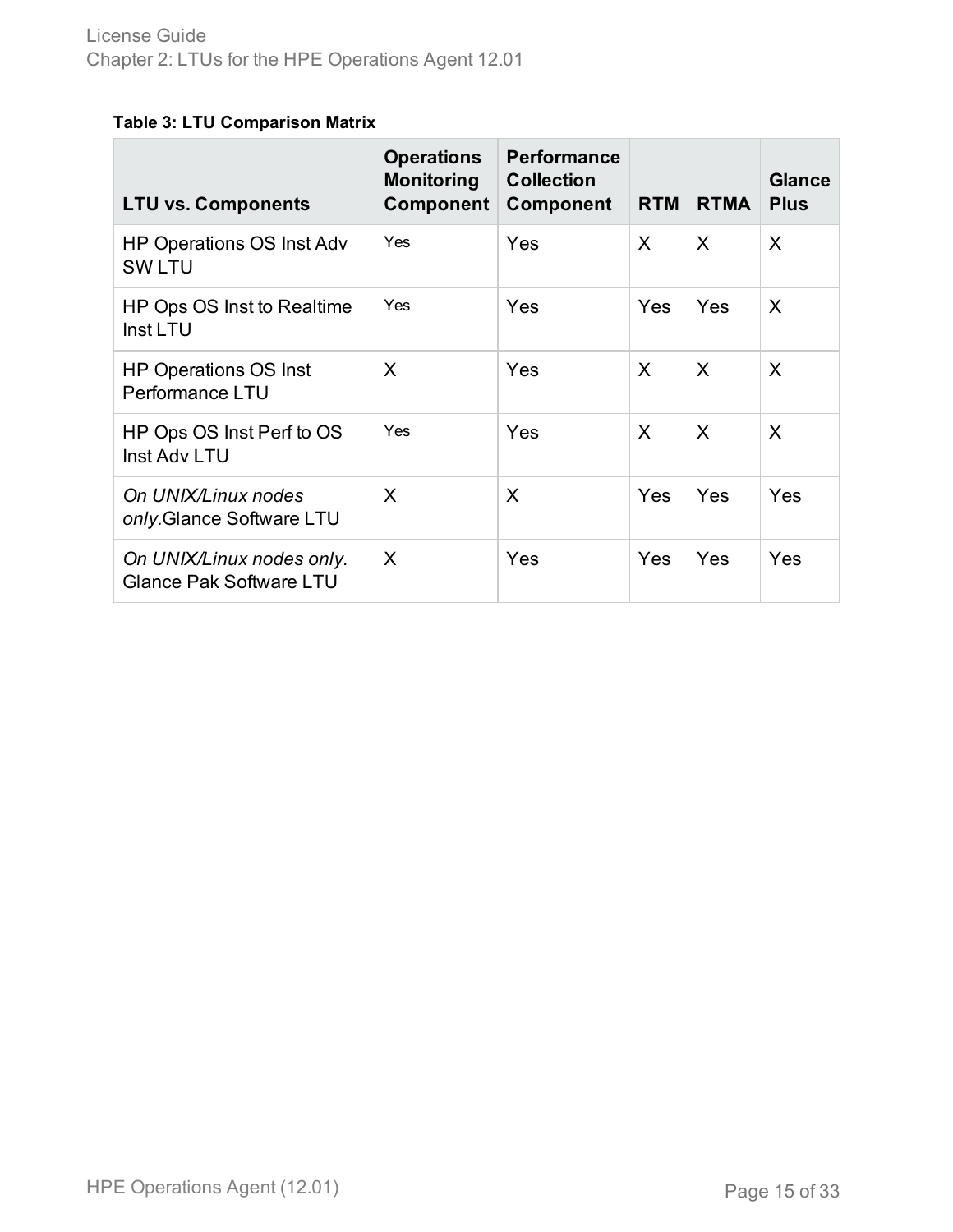# <span id="page-15-0"></span>Chapter 3: Applying a License Using a Profile File

You can set either Evaluation or Permanent licenses by using the profile file on a standalone node or in the remote installation from HPOM management server. Specify the LTUs in the text or configuration file before you start the installation and the required licenses are enabled.

For more information about profile file, see Installing the HPE Operations Agent with a Profile File in the *Installation Guide*.

### <span id="page-15-1"></span>Apply Licenses Using a Profile File on a Standalone Node

Before you start the installation on a Windows node or a UNIX/ Linux node, you can specify your license requirement in a text file and the installer uses the same file during the installation process. You can specify the license type and then start the installation.

To apply an evaluation or permanent licenses on a standalone node by using the profile file, follow these steps:

- 1. Log on to the system with the administrator privileges.
- 2. Open the text file and add the LTUs as per your requirement from the following list:
	- set eaagt.license:HP\_Operations\_OS\_Inst\_Adv\_SW\_LTU=PERMANENT or EVALUATION
	- set eaagt.license:Glance\_Software\_LTU=PERMANENT or EVALUATION
	- set eaagt.license:HP\_Ops\_OS\_Inst\_to\_Realtime\_Inst\_LTU=PERMANENT or EVALUATION
	- set eaagt.license:HP\_Operations\_OS\_Inst\_Performance\_ LTU=PERMANENT or EVALUATION
	- set eaagt.license: ALL=PERMANENT/EVALUATION

You can set only the LTUs mentioned in the list in the text file before you start the installation using the profile file.

**Note:** You must add the mentioned LTUs as per your requirement.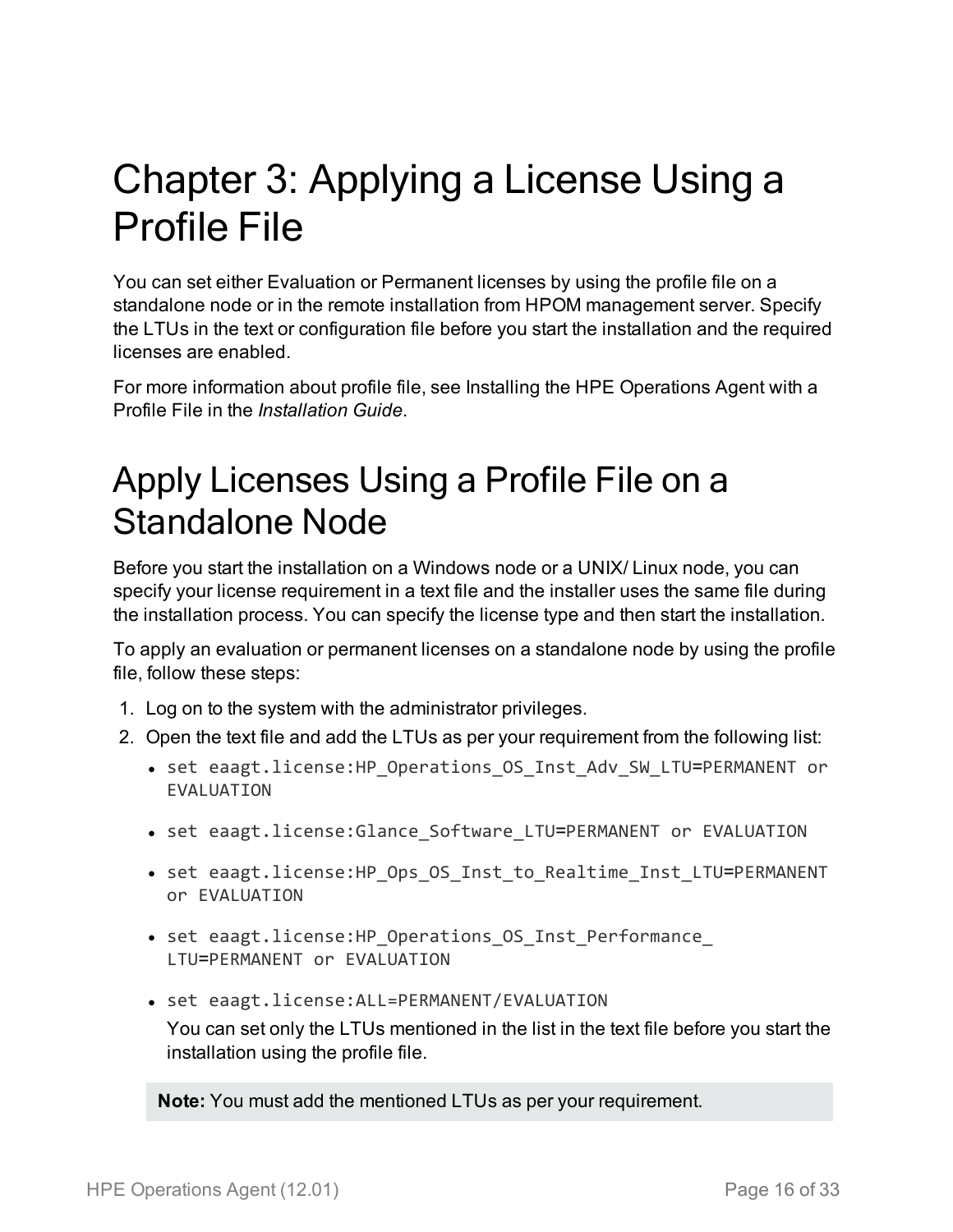If you need to use all the components of the HPE Operations Agent and not RTM, RTMA, and GlancePlus, then add only set eaagt.license:HP\_ Operations\_OS\_Inst\_Adv\_SW\_LTU=PERMANENT or EVALUATION in the text file.

If you need to use all the licenses mentioned in the list, add set eaagt.license: ALL=PERMANENT/EVALUATION in the text file. You can set only the LTUs mentioned in the list in the text file before you start the installation.

For more information about LTUs, see LTUs for the HPE [Operations](#page-8-0) Agent.

- 3. Save the text file.
- 4. Run the following command from the root of the HPE Operations Agent installation media:

#### **On the Windows node**

```
cscript oainstall.vbs -install -agent -agent_profile <path_of_
profile_file>/<profile file name>
or
cscript oainstall.vbs -i -a -agent_profile <path_of_profile_
file>/<profile file name>
```
#### **On the UNIX or Linux node**

```
./oainstall.sh -install -agent -agent_profile <path_of_profile_
file>/<profile file name>
or
./oainstall.sh -i -a -agent_profile <path_of_profile_file>/<profile
file name>
```
### <span id="page-16-0"></span>Apply Licenses Using a Profile File Remotely from HPOM for Windows

Before you start the installation, you can specify settings of your choice in a configuration file and use the configuration file during installation. You can specify the license type and then start the installation.

To apply an evaluation or permanent licenses from the HPOM for Windows, follow these steps:

- 1. Log on to the management server as an administrator.
- 2. Collect the sample configuration file from the following location on the management server: %ovsharedir%>\conf\PMAD\agent\_install\_defaults.cfg.sample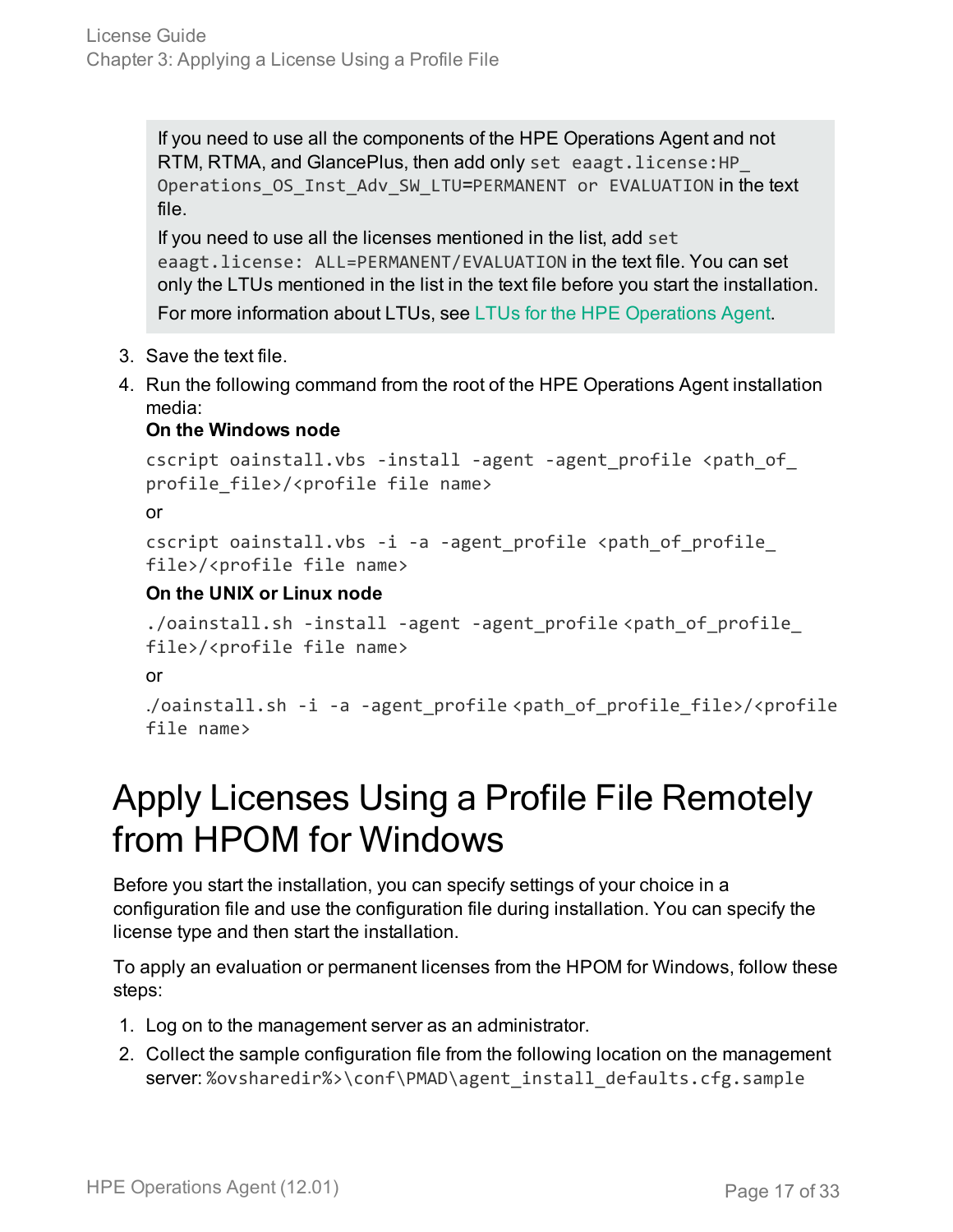- 3. Save the agent\_install\_default.cfg.sample as agent\_install\_ default.cfg in the same location.
- 4. Open the agent\_install\_defaults.cfg file with a text editor and add the LTU as per your requirement from the following list:

[eaagt.license]

- HP\_Operations\_OS\_Inst\_Adv\_SW\_LTU=PERMANENT or EVALUATION
- Glance\_Software\_LTU=PERMANENT or EVALUATION
- HP\_Ops\_OS\_Inst\_to\_Realtime\_Inst\_LTU=PERMANENT or EVALUATION
- HP\_Operations\_OS\_Inst\_Performance\_LTU=PERMANENT or EVALUATION
- ALL=PERMANENT or EVALUATION

You can set only the LTUs mentioned in the list in the text file before you start the installation using the profile file.

**Note:** You must add LTUs as per your requirement.

If you need to use all the components of the HPE Operations Agent and not RTM, RTMA, and GlancePlus, then add only set eaagt.license:HP\_ Operations OS Inst Adv SW LTU=PERMANENT or EVALUATION in the text file.

If you select all the licenses, then add set eaagt.license:ALL=PERMANENT or EVALUATION in the text file.

For more information about LTUs, see LTUs for the HPE [Operations](#page-8-0) Agent.

5. After updating the licensing settings, start installing HPE Operations Agent remotely from HPOM console or by using the command line. For more information, see *HPE Operations Agent Installation Guide, version 12.01.*

### <span id="page-17-0"></span>Apply Licenses Using a Profile File Remotely from HPOM for UNIX or Linux

Before you start the installation, you can specify settings of your choice in a configuration file and use the configuration file during installation. You can specify the license type and then start the installation.

**Note:** If you are using the profile file, you must install the hotfix QCCR1A138587 for HPOM on UNIX/Linux. Contact HPE Support to obtain this hotfix. You do not need any additional hotfixes if you are using HPOM for Windows.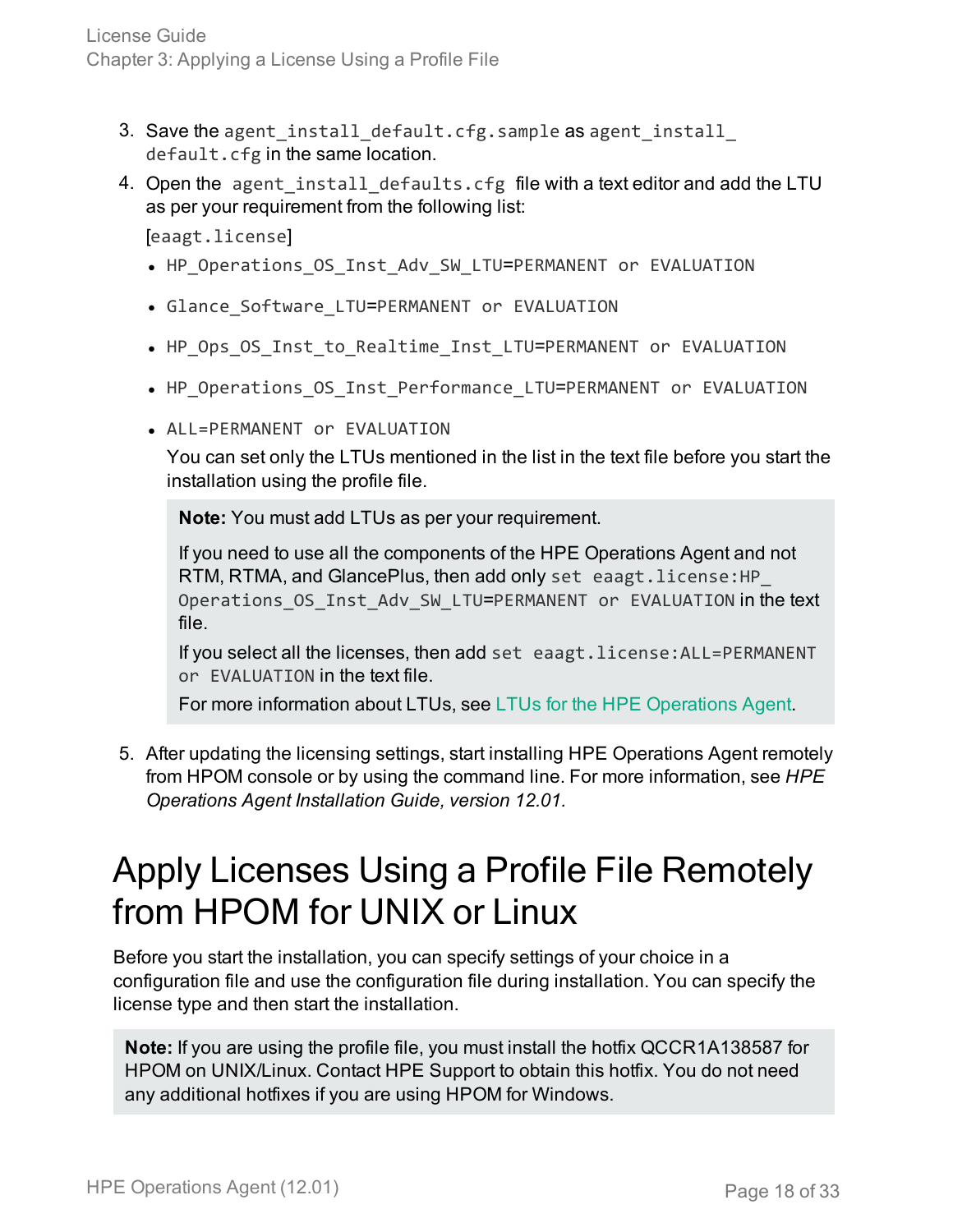To apply an evaluation or permanent licenses from the HPOM for UNIX or Linux, follow these steps:

- 1. Log on to the HPOM for UNIX or Linux with root privileges.
- 2. Collect the sample configuration file from the following location on the management server: /etc/opt/OV/share/conf/OpC/mgmt\_sv/bbc\_inst\_defaults.sample.
- 3. Save the bbc\_inst\_defaults.samplefile as bbc\_inst\_defaultsfile in the same location.
- 4. Open the bbc inst defaults file with a text editor and add the LTU as per your requirement from the following list:

[eaagt.license]

- HP\_Operations\_OS\_Inst\_Adv\_SW\_LTU=PERMANENT or EVALUATION
- Glance Software LTU=PERMANENT or EVALUATION
- HP\_Ops\_OS\_Inst\_to\_Realtime\_Inst\_LTU=PERMANENT or EVALUATION
- HP\_Operations\_OS\_Inst\_Performance\_LTU=PERMANENT or EVALUATION
- ALL=PERMANENT/EVALUATION[If you want to set all LTUs, use this option]

**Note:** You must add LTUs as per your requirement.

If you need to use all the components of the HPE Operations Agent and not RTM, RTMA, and GlancePlus, then add only set eaagt.license:HP\_ Operations\_OS\_Inst\_Adv\_SW\_LTU=PERMANENT or EVALUATION in the text file.

If you select all the licenses, then add set eaagt.license: ALL=PERMANENT/EVALUATION in the text file.

For more information about LTUs, see LTUs for the HPE [Operations](#page-8-0) Agent.

5. After updating the licensing settings, start installing HPE Operations Agent remotely from HPOM console or by using the command line. For more information, see *HPE Operations Agent Installation Guide version 12.01.*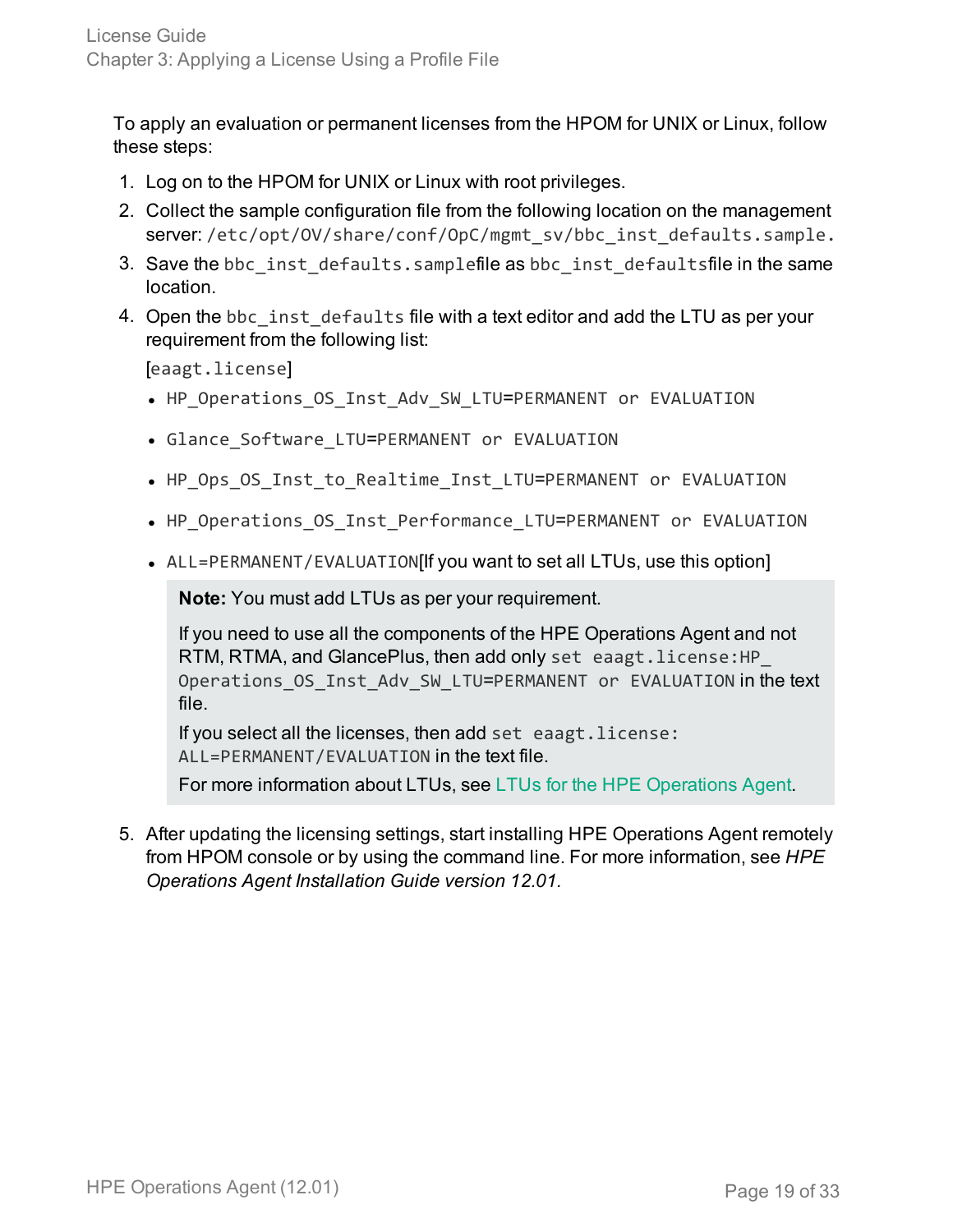# <span id="page-19-0"></span>Chapter 4: Applying an Evaluation or Permanent License

Based on the type of installation, you must set the evaluation license or the permanent license on the node. The evaluation license remains in effect for 60 days after installation, and then the product (with all add-in modules) stops working on the node. To continue working with the product, you must enable a permanent license on the node.

### <span id="page-19-1"></span>Apply Manually on a Node

To apply a permanent or an evaluation license on a standalone HPE Operations Agent node, follow these steps:

1. Install the HPE Operations Agent on the node.

You must set the evaluation or permanent licenses to use the HPE Operations Agent.

**Tip:** If the node resides in an HPOM-managed environment, you can install the HPE Operations Agent using the -s and -cs options to configure a management server for the node. Use of these options starts the licensing tool to enable the HP Operations OS Inst Adv SW LTU.

- 2. To apply a license, go to the command prompt (shell).
- 3. To enable the appropriate license for an LTU of your choice, do the following:
	- To enable the license for the HP Operations OS Inst Adv SW LTU, run the following command:

```
oalicense -set -type EVALUATION "HP Operations OS Inst Adv SW
LTU"
```
This command applies the evaluation license for the Operations Monitoring Component and Performance Collection Component of the HPE Operations Agent. The add-in modules stop functioning after the validity period of the evaluation license expires.

• To use the RTM and RTMA components with the Operations Monitoring Component and Performance Collection Component, run the following command:

```
oalicense -set -type PERMANENT "HP Ops OS Inst to Realtime Inst
LTU"
```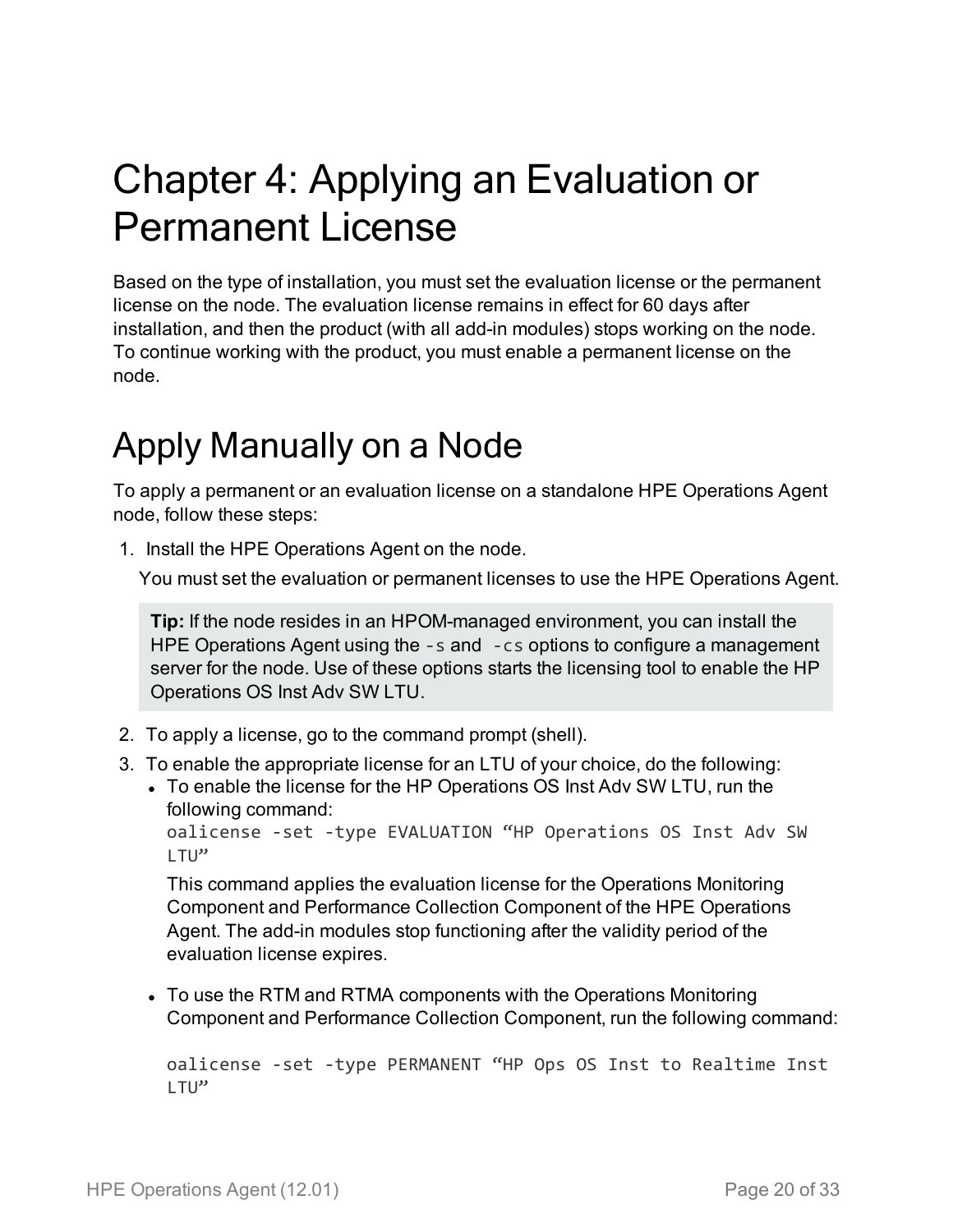This command upgrades the permanent license for all the HP Operations OS Inst Adv SW LTU to HP Ops OS Inst to Realtime Inst LTU and enables the RTM and RTMA components on the node. The other add-in module (GlancePlus) stops functioning after the validity period of the evaluation license expires.

• To enable the license for the HP Operations OS Inst Performance LTU, run the following command:

```
oalicense -set -type PERMANENT "HP Operations OS Inst
Performance LTU"
```
This command applies the permanent license for the Performance Collection Component of the HPE Operations Agent. The Operations Monitoring Component and other add-in modules stop functioning after the validity period of the evaluation license expires.

- <sup>l</sup> *On UNIX/Linux nodes only -* To enable the license for the Glance Pak Software LTU, run the following command: oalicense -set -type PERMANENT "Glance Pak Software LTU" This command applies the permanent license only to the Performance Collection Component, GlancePlus software, and RTMA component.
- <sup>l</sup> *On UNIX/Linux nodes only -* To enable the license for the Glance Software LTU, run the following command: oalicense -set -type PERMANENT "Glance Software LTU" This command applies the permanent license only to the GlancePlus software and the RTMA component on the node.
- 4. To check the details of LTUs on the node, run the following command:

oalicense -get -all

The command shows the LTU details in the following format:

| <b>LICENSE NAME   TYPE</b>                                                     |  | <b>ACTIVATION</b> | <b>EXPIRY</b> | <b>EXTN</b> |  |  |
|--------------------------------------------------------------------------------|--|-------------------|---------------|-------------|--|--|
| The command presents the following details:                                    |  |                   |               |             |  |  |
| <b>LICENSE NAME:</b> Name of the LTU                                           |  |                   |               |             |  |  |
| <b>TYPE:</b> Type of the LTU (permanent, evaluation, or extended)              |  |                   |               |             |  |  |
| <b>ACTIVATION:</b> Date when the LTU was enabled (in the $mm/dd/yyyy$ format)  |  |                   |               |             |  |  |
| <b>EXPIRY:</b> Validity period of the license (when the type is not permanent) |  |                   |               |             |  |  |
| <b>EXTN:</b> Count of extending the evaluation license                         |  |                   |               |             |  |  |

5. Start all the processes on the node with the following command: opcagt -start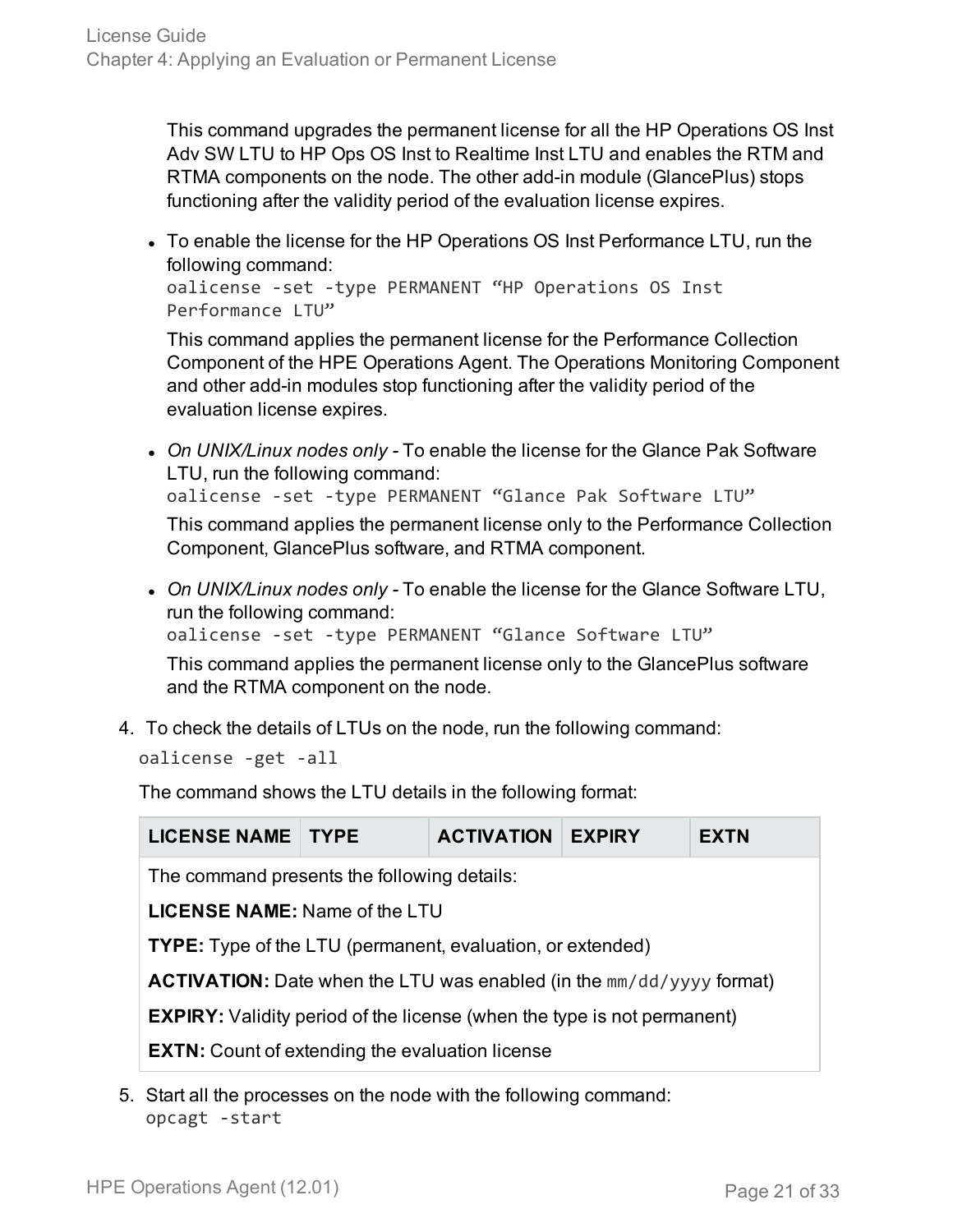If required, you can enable an evaluation license or permanent license on the node in an HPOM-managed environment. To enable an evaluation license on the node, do *one* of the following:

• Log on to the node locally and run the following command:

oalicense -set -type EVALUATION "<LTU\_name>"

- To enable the evaluation license using a tool on multiple nodes, follow these steps: a. Log on to the HPOM management server.
	- b. Create a new tool with the following details:
		- $\circ$  Set the command or tool call to oalicense.
		- <sup>o</sup> Set the parameters to

```
-set -type EVALUATION "<LTU_name>"
```
- <sup>o</sup> Set the target to the selected node.
- <span id="page-21-0"></span>c. Run the tool on the nodes of your choice.

### Example of License Details

You can use the -get option with the oalicense command to view the details of LTUs on a node. You can use the -all option with the -get option to view the details of all LTUs on a node. Alternatively, you can specify an LTU name as an argument to view the details of a particular LTU on the node.

When you run the command oalicense -get "HP Operations OS Inst Adv SW LTU" where the HP Operations OS Inst Adv SW LTU is enabled with the permanent type, the following message appears:

| <b>LICENSE NAME</b>                                                             | <b>TYPE</b> | <b>ACTIVATION EXPIRY</b> | <b>EXTN</b> |
|---------------------------------------------------------------------------------|-------------|--------------------------|-------------|
| HP Operations OS Inst Adv   PERMANENT   09/08/2015   11/08/2015   N/A<br>SW LTU |             |                          |             |

### <span id="page-21-1"></span>Apply Centrally from a Management Server

If you install the HPE Operations Agent remotely on a node from the HPOM management server or manually on the node with the management server details, you must set an evaluation or permanent license. If you want to enable a different type of license on the node, you must perform additional steps.

### <span id="page-21-2"></span>Apply from the HPOM for Windows Console

To enable an LTU other than the default LTUs on the node, follow these steps: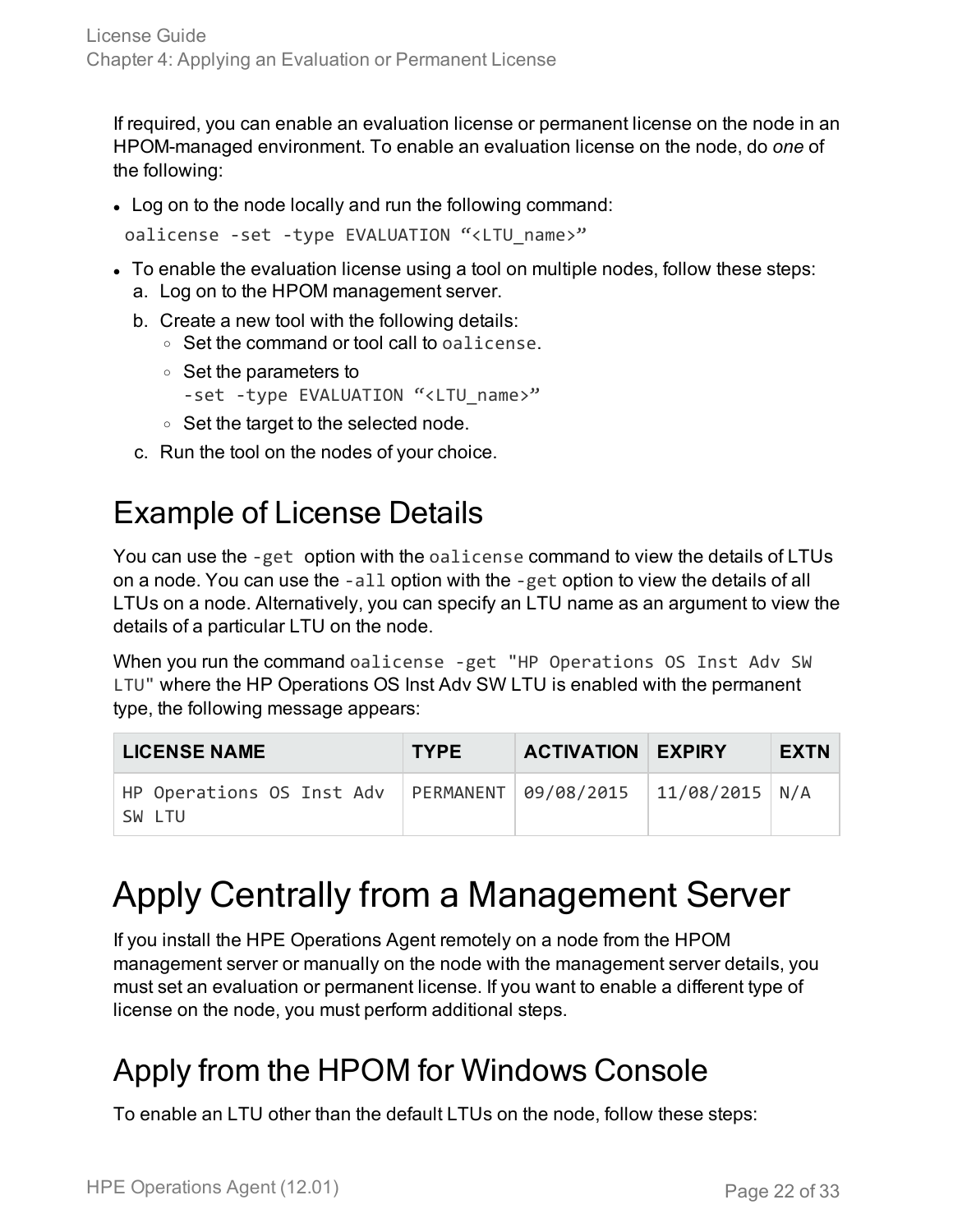- 1. Log on to the HPOM management server.
- 2. In the console tree, expand **Tools**, and then click **HPE Operations Agent**. The list of tools available with the HPE Operations Agent 12.01 deployment package appears in the details pane.
- 3. Launch the Set Realtime Permanent License tool on the nodes where you want to enable the permanent license for the HP Ops OS Inst to Realtime Inst LTU.
- 4. Launch the Set Glance Permanent License tool on the nodes where you want to enable the permanent license for the Glance Software LTU.
- 5. After you launch the tools to apply licenses, you must launch the Restart Agent tool to start the necessary processes on all nodes.

### <span id="page-22-0"></span>Apply from the HPOM on UNIX/Linux 9.xx Console

To enable an LTU other than the default LTUs on the node, you must create a tool to run the oalicense command on a node (or a group of nodes). To create a new tool, follow these steps:

- 1. Log on to the HPOM Operational UI.
- 2. In the left pane, select the node or node group where you want to apply the license.
- 3. To enable the permanent license for the HP Ops OS Inst to Realtime Inst LTU, rightclick and click **Start > HP Operations-agent > Set Realtime Permanent License**.
- 4. To enable the permanent license for the Glance Software LTU, right-click and click **Start > HP Operations-agent > Set Glance Permanent License**.
- <span id="page-22-1"></span>5. Launch the Restart Agent tool to start the necessary processes on all nodes.

### Apply from the HPOM for UNIX 8.35 Console

To enable an LTU other than the default LTUs on the node, you must create an application (tool) to run the oalicense command on a node (or a group of nodes). To create a new tool, follow these steps:

- 1. Log on to the HPOM for UNIX server.
- 2. Log on to the HPOM for UNIX console.
- 3. Go to the OVO Application Bank window.
- 4. Click **Actions > Application > Add OVO Application**. The Add OVO Application dialog box opens.
- 5. In the Add OVO Application dialog box, specify the following details:
	- Specify a name in the Application Name box.
	- Type oalicense in the Application Call box.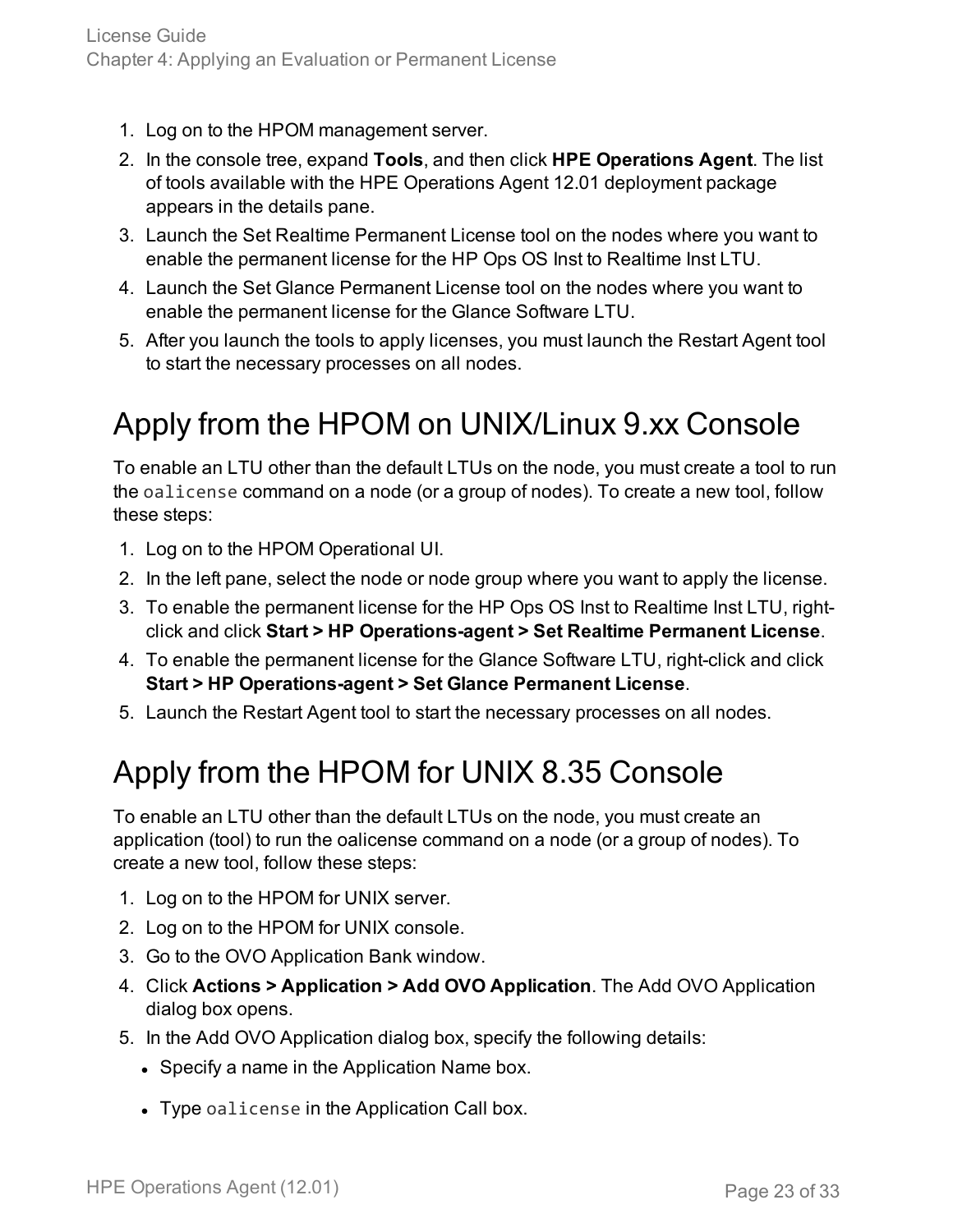- In the Additional Parameters box, type -set -type PERMANENT "HP Ops OS Inst to Realtime Inst LTU" to enable the HP Ops OS Inst to Realtime Inst LTU. Type -set -type PERMANENT "Glance Software LTU" to enable the Glance Software LTU
- <sup>l</sup> Select the **Start on Target Node(s) selected by Operator** option.
- In the Execute as User section, specify the user name and password of the user with which the HPE Operations Agent is running on the node.
- <sup>l</sup> Set Presentation to **Window (Output only)**.
- 6. Click **OK**.

You can now launch the application from the HPOM for UNIX console. After running the application on nodes, you must run the opcagt -start command to start the necessary processes on all nodes.

### <span id="page-23-0"></span>Extend the Validity Period of the Evaluation License

You can extend the validity period of the evaluation license by 60 more days. You can extend the validity period of the evaluation license twice, which enables you to evaluate the product for up to 180 days.

To extend the validity period of the evaluation license, follow these steps:

- 1. Log on with the administrative or root privileges.
- 2. Perform one of the following steps:
	- <sup>l</sup> *On Windows* Go to the following location: %ovinstalldir%bin.
	- <sup>l</sup> *On HP-UX, Linux, and Solaris* Go to the following location: /opt/OV/bin.
	- <sup>l</sup> *On AIX* Go to the following location: /usr/lpp/OV/bin.
- 3. Run the following command to check the status of the evaluation LTUs : *On Windows*

```
oalicense -get -all
On UNIX/Linux
./oalicense -get -all
```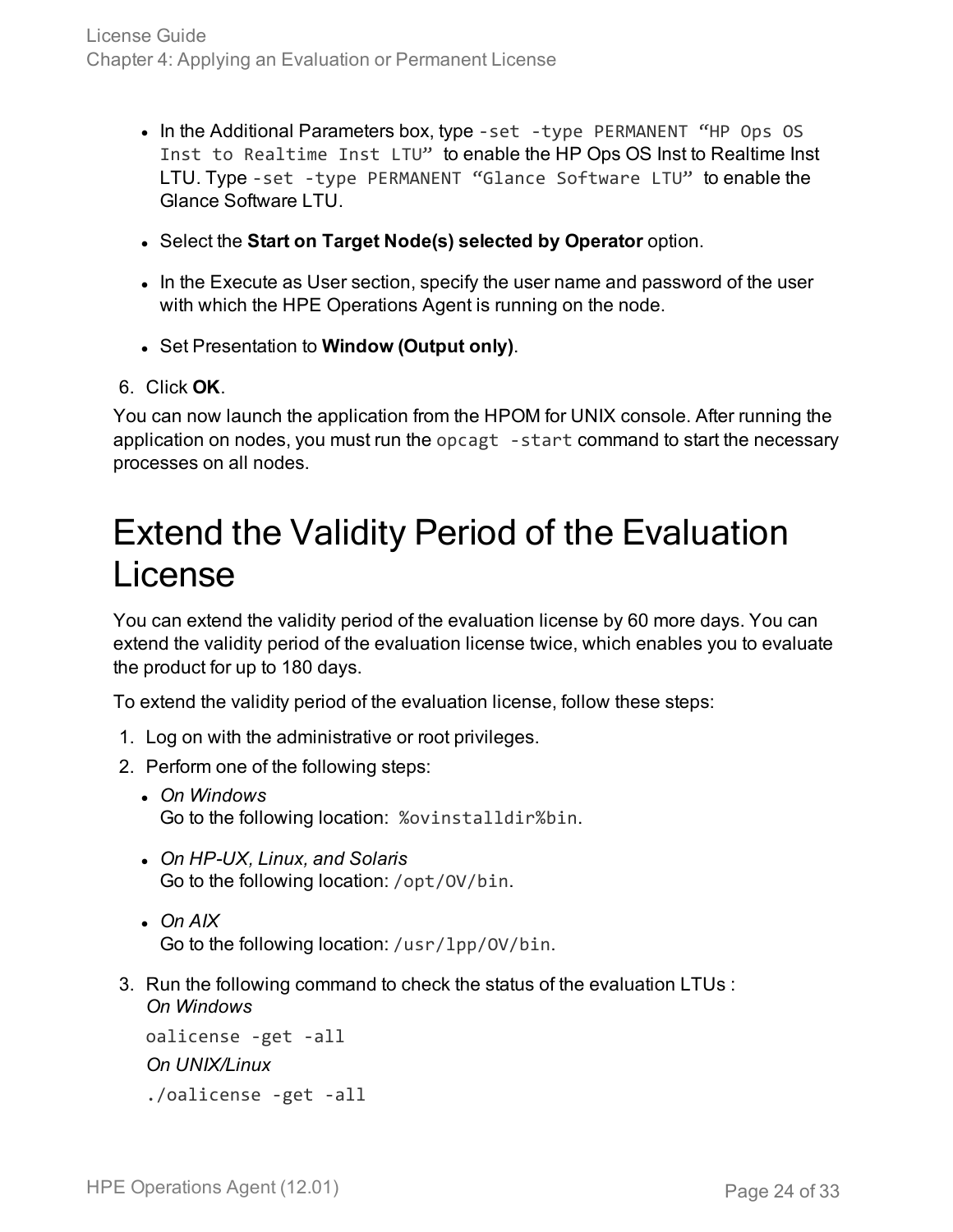The command displays the details of all the LTUs that are enabled on the system including the status of all evaluation licenses. The command shows the details in the following format:

| LICENSE NAME TYPE   | <b>ACTIVATION</b>                                                                 | <b>EXPIRY</b> | <b>EXTN</b> |
|---------------------|-----------------------------------------------------------------------------------|---------------|-------------|
| <ltu name=""></ltu> | EVALUATION   <installation date="">  <expiry date="">   0</expiry></installation> |               |             |

Note down the evaluation LTUs that you want to use beyond the validity period.

4. *Optional.* Review the output of the command and make sure that the evaluation LTUs (which you are going to extend) were in use for nearly 60 days.

**Note:** If you extend the validity period of an evaluation LTU sooner than 60 days from installation, you will forfeit the use of the LTU for the remaining days before the original 60-day long validity period actually expires. You will be able to use the LTU only for 60 more days without interruptions from the day you extend the evaluation LTU. However, you can extend the validity period of the evaluation LTU for a second time, which will enable you to use the evaluation LTU for another 60 days.

5. Run the following command: *On Windows*

```
oalicense -extend -type EVALUATION " <LTU_Name>"
```
*On UNIX/Linux*

```
./oalicense -extend -type EVALUATION " <LTU_Name>"
```
In this instance:

*<LTU\_Name>* is the name of the LTU.

6. Run the following command to check the status of the evaluation LTUs : *On Windows*

```
oalicense -get -all
```
*On UNIX/Linux*

./oalicense -get -all

The command shows the details in the following format:

| LICENSE NAME TYPE   | <b>ACTIVATION</b>                          | <b>EXPTRY</b>                   | <b>EXTN</b> |
|---------------------|--------------------------------------------|---------------------------------|-------------|
| <ltu name=""></ltu> | $EVALUATION \times Instantiation$<br>Date> | <expiry<br>Date&gt;</expiry<br> |             |

You will notice that the expiry date of the LTU is shifted by 60 days ahead of the original expiry date. The EXTN columns indicates the extension count of the LTU.

#### **Example**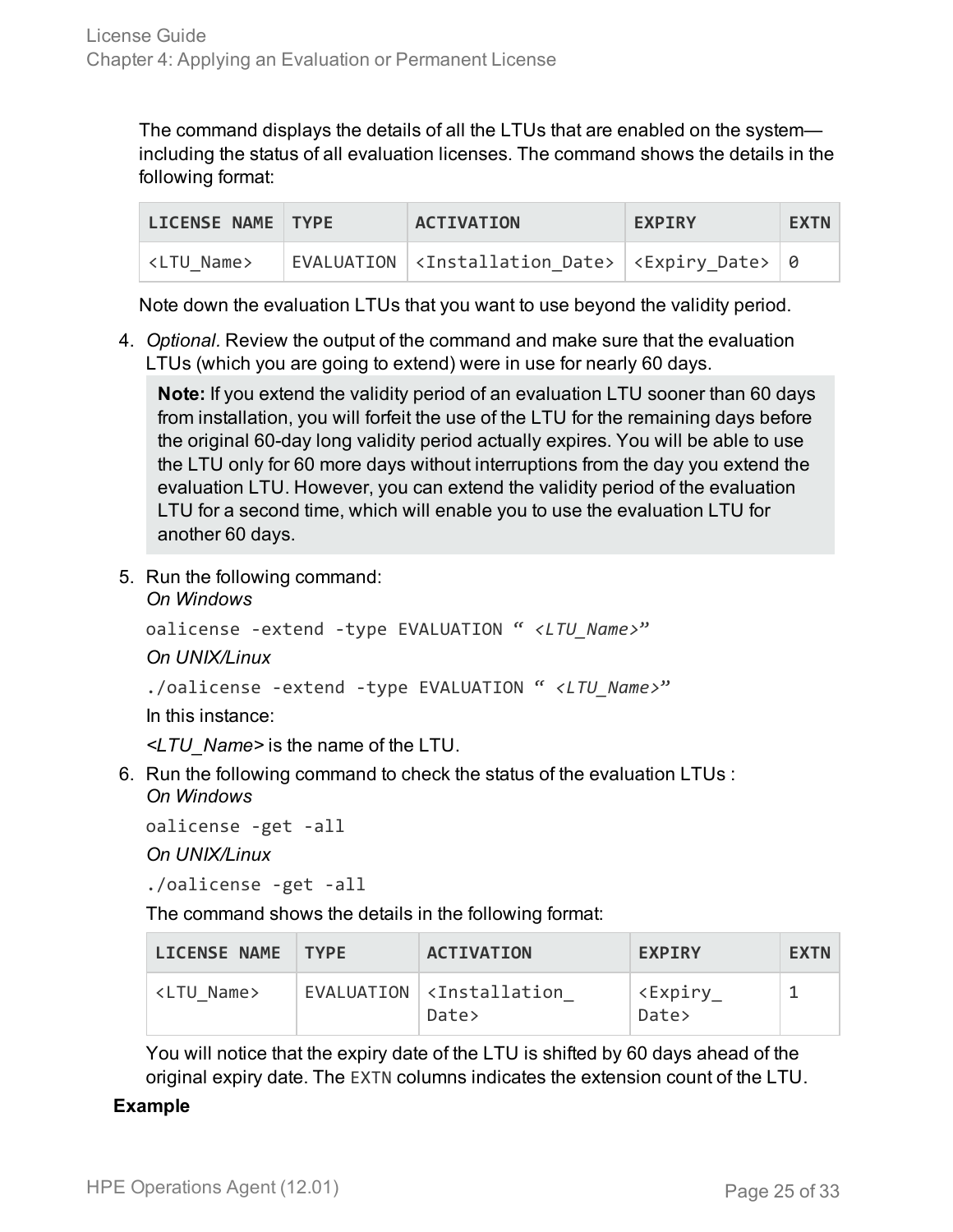After installation, the list of enabled LTUs appear in the following format when you run the **oalicense -get -all** command:

| <b>LICENSE NAME</b>                                        | <b>TYPE</b> | <b>ACTIVATION</b>       | <b>EXPIRY</b> | <b>EXTN</b> |
|------------------------------------------------------------|-------------|-------------------------|---------------|-------------|
| HP Operations OS<br>Instance Software LTU                  | EVALUATION  | 03/Jun/2015             | 02/Aug/2015   | 0           |
| HP Glance OS Instance<br><b>LTU</b>                        | EVALUATION  | 03/Jun/2015 02/Aug/2015 |               | 0           |
| HP Operations Real-Time<br>UpG OS Instance Software<br>LTU | EVALUATION  | 03/Jun/2015 02/Aug/2015 |               | 0           |

After you extend the HP Operations OS Instance Software LTU for 60 more days, the following output appears when you run the **oalicense -get -all** command:

| <b>LICENSE NAME</b>                                        | <b>TYPE</b>       | <b>ACTIVATION</b>                      | <b>EXPIRY</b> | <b>EXTN</b> |
|------------------------------------------------------------|-------------------|----------------------------------------|---------------|-------------|
| HP Operations OS<br>Instance Software LTU                  | <b>EVALUATION</b> | 03/Jun/2015                            | 02/0ct/2015   | 1           |
| HP Glance OS Instance<br>LTU                               |                   | EVALUATION $\vert$ 03/Jun/2015 $\vert$ | 02/Aug/2015   | 0           |
| HP Operations Real-Time<br>UpG OS Instance Software<br>LTU | EVALUATION        | 03/Jun/2015                            | 02/Aug/2015   | 0           |

### <span id="page-25-0"></span>Generate Alerts

You can use the -expiryAlerts option with the oalicense command to view the number of days for which the evaluation license will remain valid.

With the help of the ALERT\_LTU\_EXPIRY\_DAYS variable, you can configure the HPE Operations Agent to send alert messages to the HPOM message browser to notify you about the expiry details of the evaluation agent LTUs that are in effect on the node.

While setting this variable, you must specify three comma separated integer values in the descending order.

For example:

ovconfchg -ns eaagt -set ALERT LTU EXPIRY DAYS DAY1,DAY2,DAY3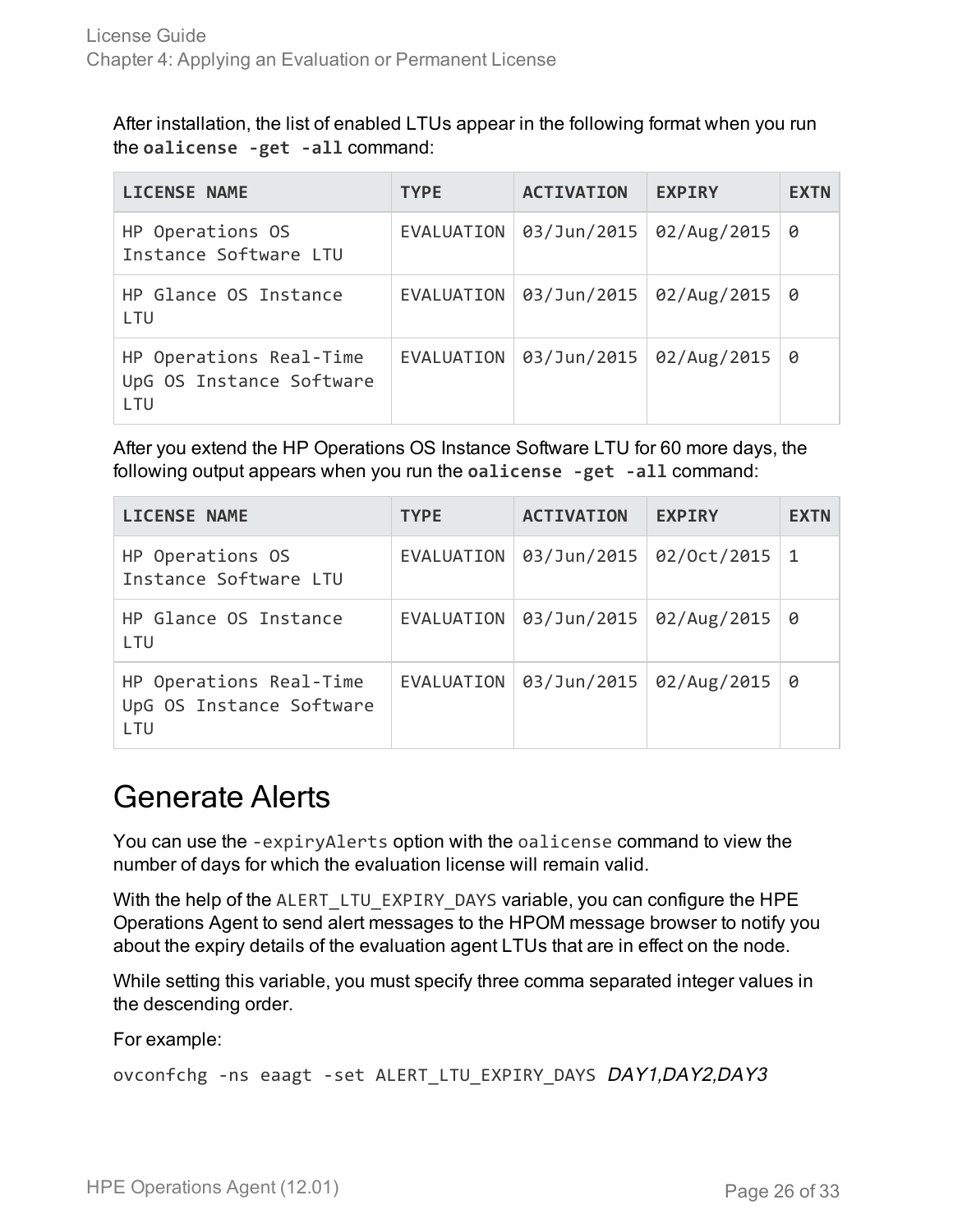The alert messages will arrive in the HPOM console on *DAY1*, *DAY2*, and *DAY3* days before the evaluation LTU expires.

By default, this variable is set to 7, 3, 1.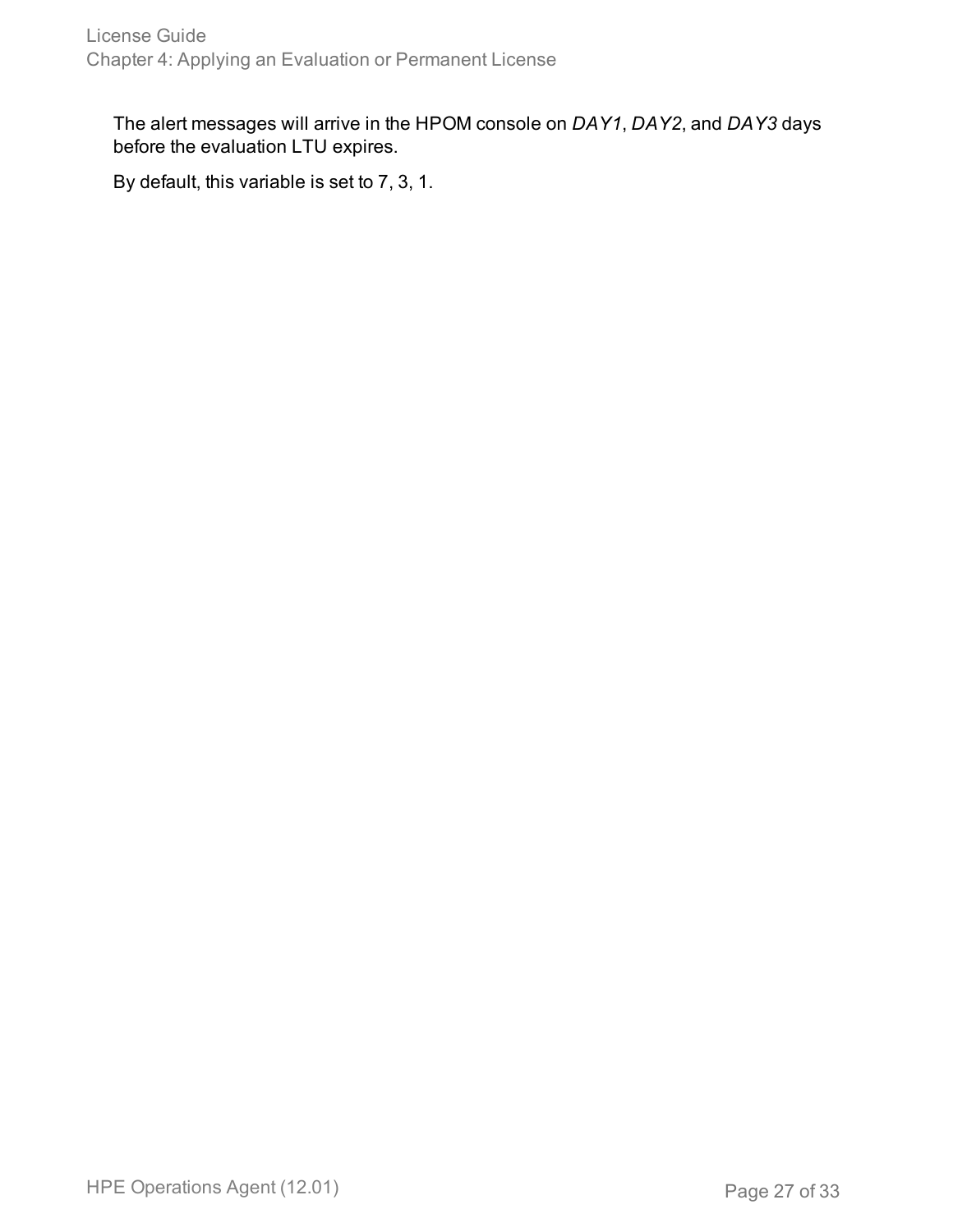# <span id="page-27-0"></span>Chapter 5: Upgrading to the HPE Operations Agent 12.01

You can upgrade to the HPE Operations Agent 12.01 from one product or a combination of the following products:

- HPE Operations Agent
- HP Performance Agent
- . HP GlancePlus

After you perform the upgrade, the old LTU is automatically upgraded to an HPE Operations Agent LTU. The licensing mechanism automatically detects the old LTU that was in use with the old product, and then upgrades to a new LTU.

Table 4 provides a mapping of the old LTUs against the new LTUs.

| <b>Old LTU</b>                    | <b>Available</b><br><b>Products/Features</b> | <b>New LTU</b>                                  | <b>Available</b><br><b>Products/Features</b>                                              |
|-----------------------------------|----------------------------------------------|-------------------------------------------------|-------------------------------------------------------------------------------------------|
| <b>GlancePlus</b><br>LTU          | <b>HP GlancePlus</b>                         | <b>Glance Software LTU</b>                      | • HP GlancePlus<br>$\cdot$ RTM<br>• RTMA                                                  |
| Performance<br>Agent LTU          | <b>HP Performance</b><br>Agent               | <b>HP Operations OS Inst</b><br>Performance LTU | Performance<br>Collection<br>Component                                                    |
| <b>Glance Pak</b><br>Software LTU | • HP Performance<br>Agent<br>• HP GlancePlus | <b>Glance Pak Software</b><br>LTU               | • Performance<br>Collection<br>Component<br>$\cdot$ RTM<br><b>RTMA</b><br>• HP GlancePlus |
| Operations<br>Agent LTU           | <b>HPE Operations</b><br>Agent               | <b>HP Operations OS Inst</b><br>Adv SW LTU      | • Operations<br>Monitoring<br>Component<br>Performance<br>Collection                      |

**Table 4: Automatic LTU Upgrade**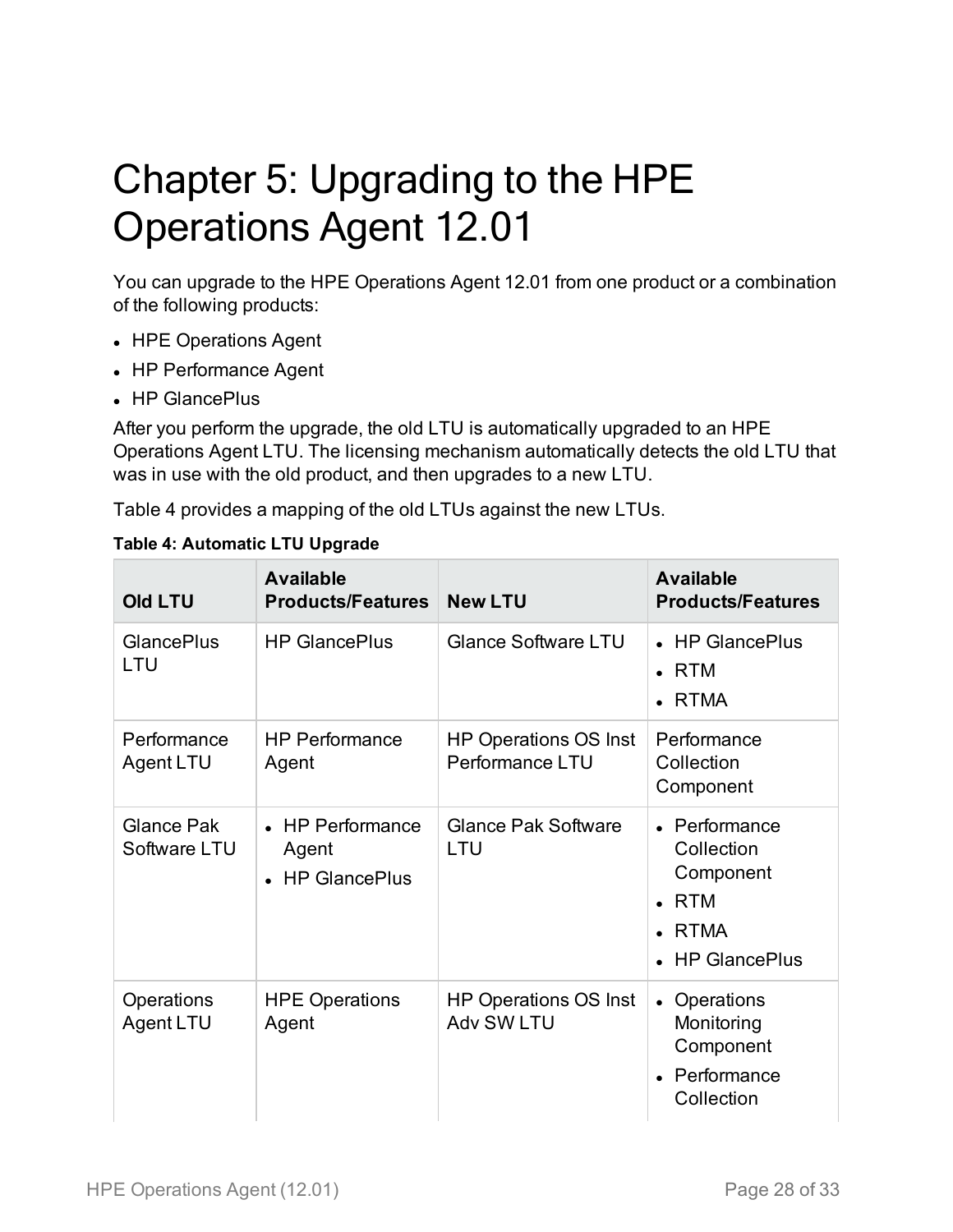| Table 4: Automatic LTU Upgrade, continued |  |  |
|-------------------------------------------|--|--|
|                                           |  |  |

| <b>Old LTU</b>       | <b>Available</b><br><b>Products/Features</b>           | <b>New LTU</b>                                    | <b>Available</b><br><b>Products/Features</b>                                        |
|----------------------|--------------------------------------------------------|---------------------------------------------------|-------------------------------------------------------------------------------------|
|                      |                                                        |                                                   | Component                                                                           |
| OpsPerf<br>Combo LTU | • HPE Operations<br>Agent<br>• HP Performance<br>Agent | <b>HP Operations OS Inst</b><br><b>Adv SW LTU</b> | • Operations<br>Monitoring<br>Component<br>• Performance<br>Collection<br>Component |

After automatic upgrade of LTUs, you can use the oalicense tool to apply a different LTU on the node.

**Note:** If you upgrade to the HPE Operations Agent 12.01 by installing the agent remotely from the HPOM console, the HP Operations OS Inst Adv SW LTU (permanent) is enabled on the node.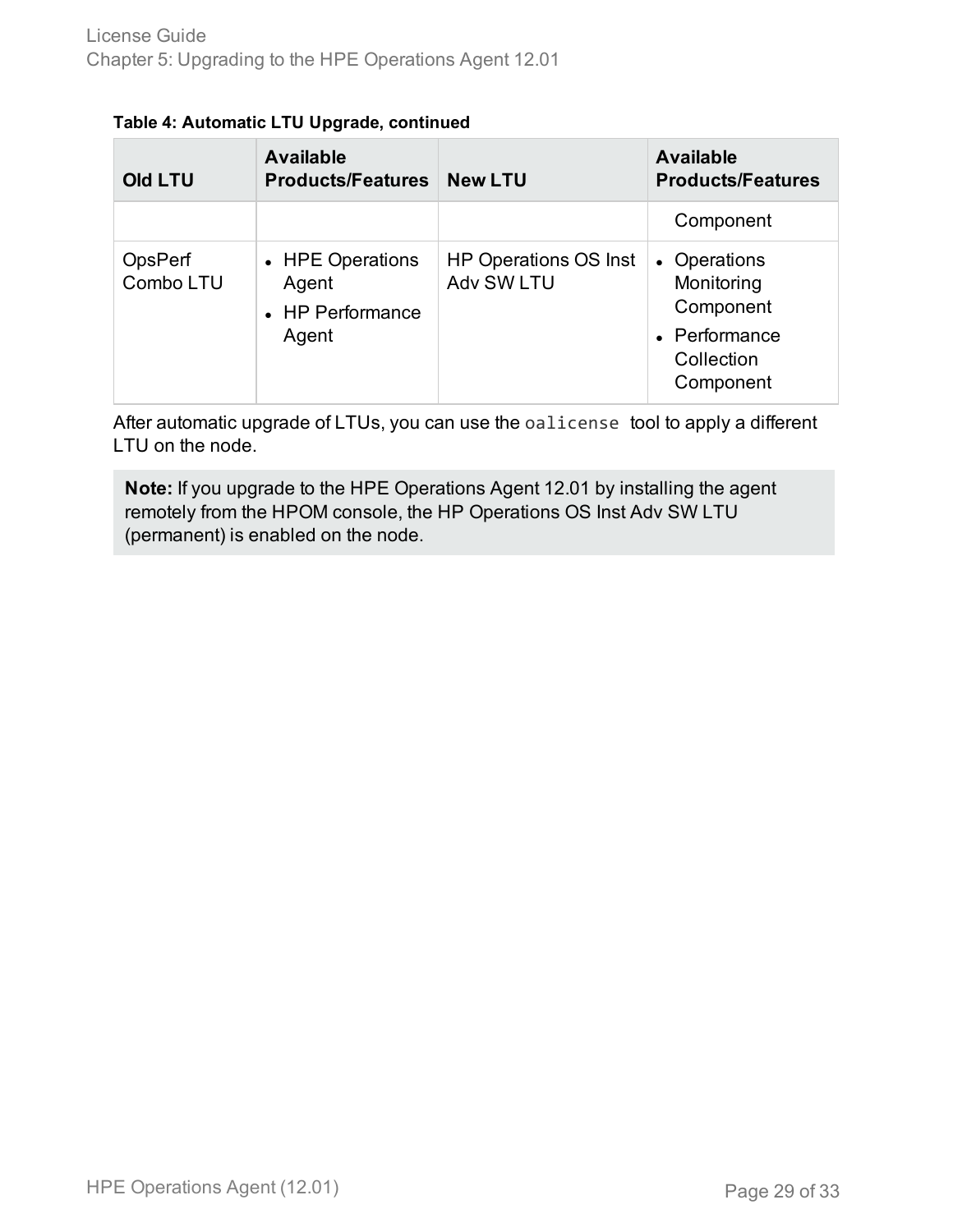# <span id="page-29-0"></span>Chapter 6: Removing a Permanent License

To remove a permanent license from a node, follow these steps:

- 1. Log on to a node where the permanent license is enabled.
- 2. Open a command prompt (shell).
- 3. Run the following command:

oalicense -remove -type PERMANENT *<LTU>*

In this instance, *<LTU>* is the name of the LTU.

The command disables the permanent license for the specified LTUs on the node. To use the components enabled by the LTU again, you must enable the evaluation or permanent license of the LTU on the node by using the oalicense command. Alternatively, to remove all permanent LTUs, run the following command:

oalicense -remove -type PERMANENT -all

4. Run the following command to start all agent processes:

opcagt -start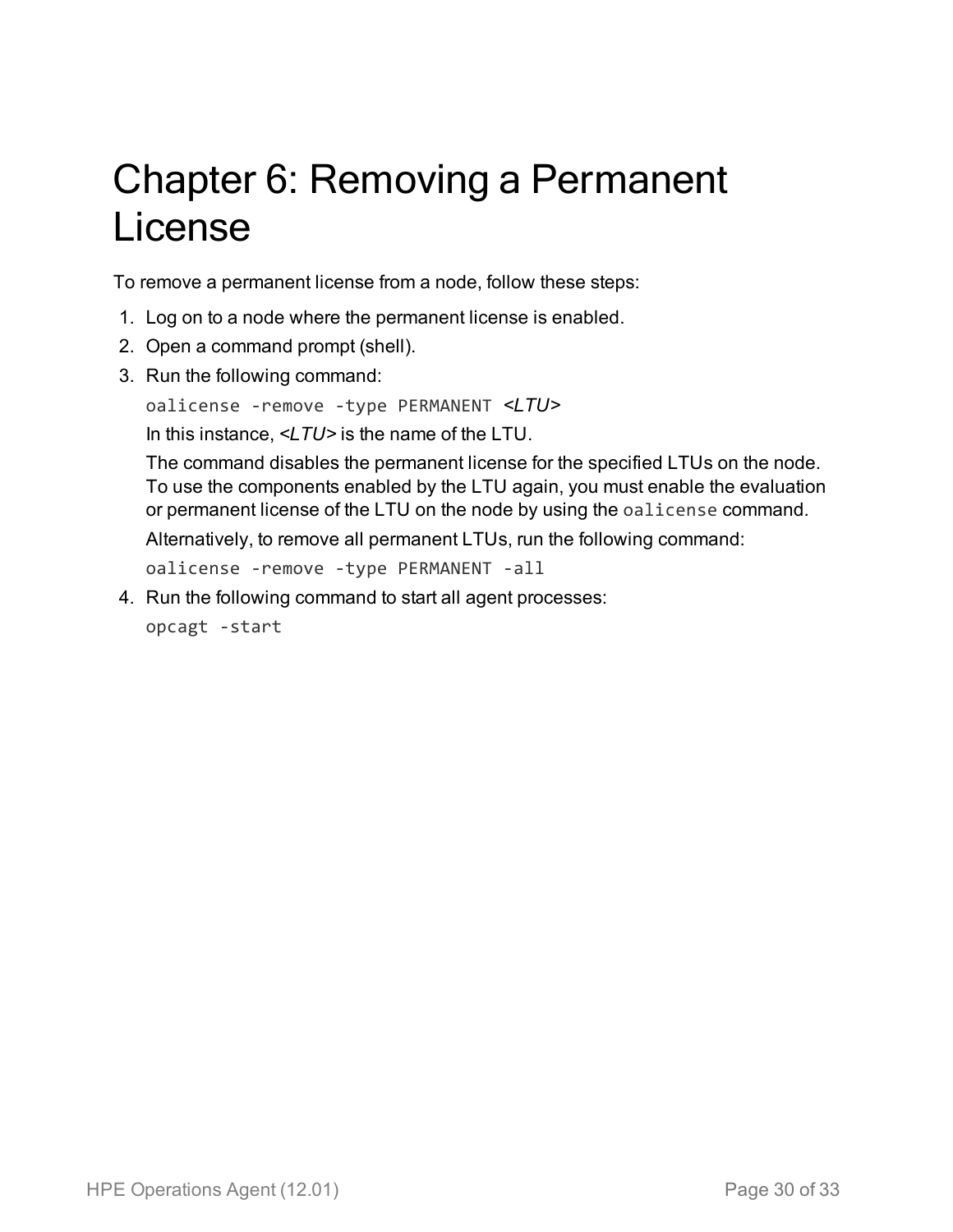# <span id="page-30-0"></span>Chapter 7: Changing the Existing LTU

With the help of the oalicense command, you can change an existing LTU to another one. You can apply more than one LTU on the same node. When you upgrade a node to the HPE Operations Agent 12.01, the upgrade process automatically upgrades the LTU. However, you must use the oalicense tool to enable the RTM and RTMA components on the node in this case.

## <span id="page-30-1"></span>Example 1

#### **Changing from the HP Operations OS Inst Adv SW LTU to the HP Ops OS Inst to Realtime Inst LTU**

If you install the HPE Operations Agent 12.01 from the HPOM console and set the license type as HP Operations OS Inst Adv SW LTU . Now, you want to use the RTM and RTMA components, you must change the HP Operations OS Inst Adv SW LTU to the HP Ops OS Inst to Realtime Inst LTU. To change to the HP Ops OS Inst to Realtime Inst LTU, follow these steps:

1. After installing the HPE Operations Agent, view the existing LTU with the following command on the node:

oalicense -get -all

2. Apply the HP Ops OS Inst to Realtime Inst LTU with the following command: oalicense -set -type PERMANENT "HP Ops OS Inst to Realtime Inst LTU"

The command upgrades the LTU to the HP Ops OS Inst to Realtime Inst LTU. As a result, you can use the RTM and RTMA components with the HPE Operations Agent.

## <span id="page-30-2"></span>Example 2

#### **Changing from the Glance Software LTU to Glance Pak Software LTU**

*On UNIX/Linux nodes only.* If you upgrade an older version of HP GlancePlus to the HPE Operations Agent 12.01, the LTU gets automatically upgraded to the Glance Software LTU. If you want to use the features of the HPE Operations Agent12.01 along with HP GlancePlus 12.01, follow these steps:

1. After upgrading to the HPE Operations Agent 12.01, view the existing LTU with the following command on the node: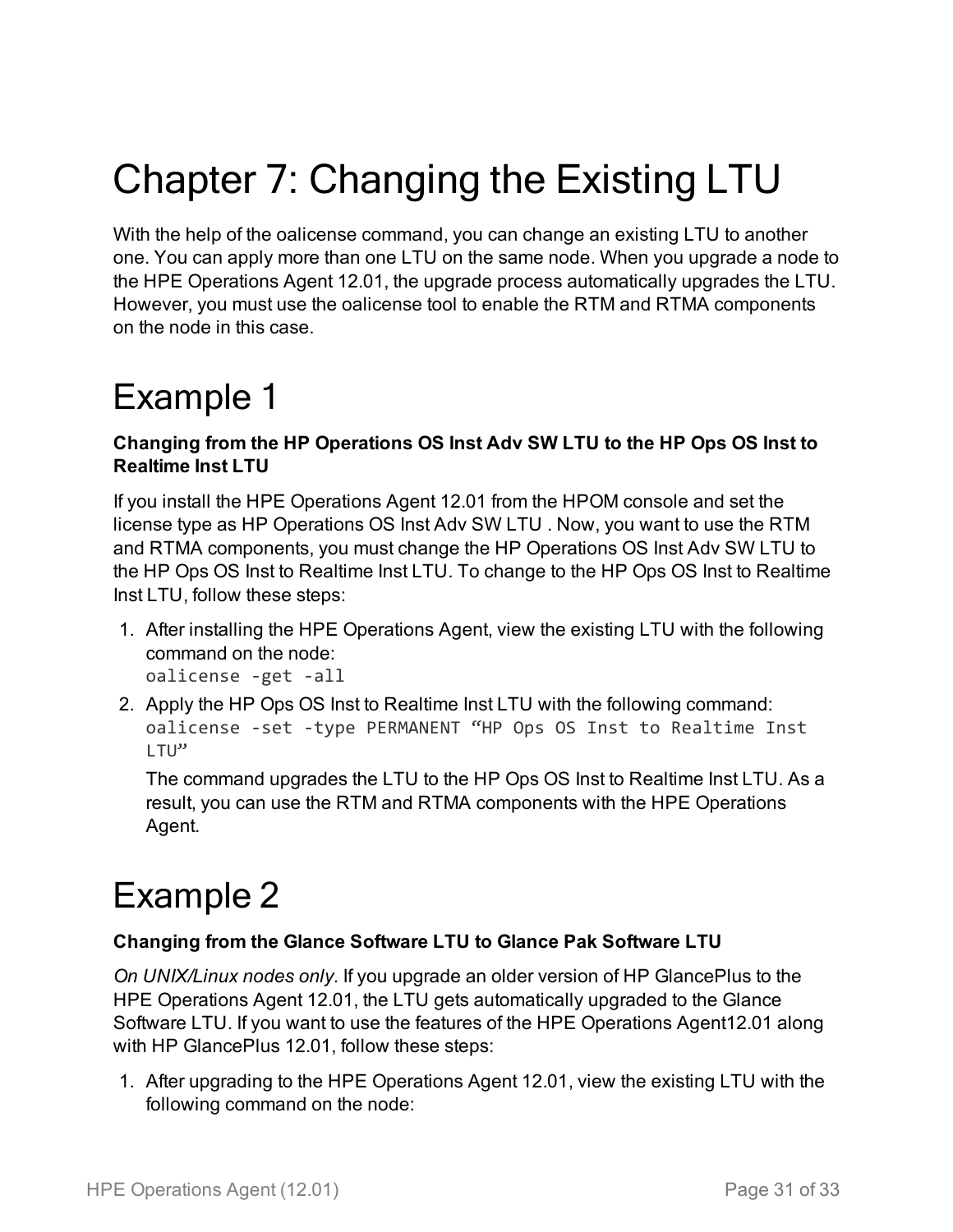License Guide Chapter 7: Changing the Existing LTU

oalicense -get -all

The command lists only the Glance Software LTU.

- 2. Apply the Glance Pak Software LTU with the following command: oalicense -set -type PERMANENT "Glance Pak Software LTU" The command enables the Glance Pak Software LTU.
- 3. View the list of LTUs with the following command: oalicense -get -all The command lists the following LTUs: Glance Software LTU and Glance Pak Software LTU.
- 4. Since the Glance Pak Software LTU combines the features of HP GlancePlus 12.01 with the Performance Collection Component, you can remove the Glance Software LTU. To remove the Glance Software LTU, run the following command: oalicense -remove –type PERMANENT "Glance Software LTU"